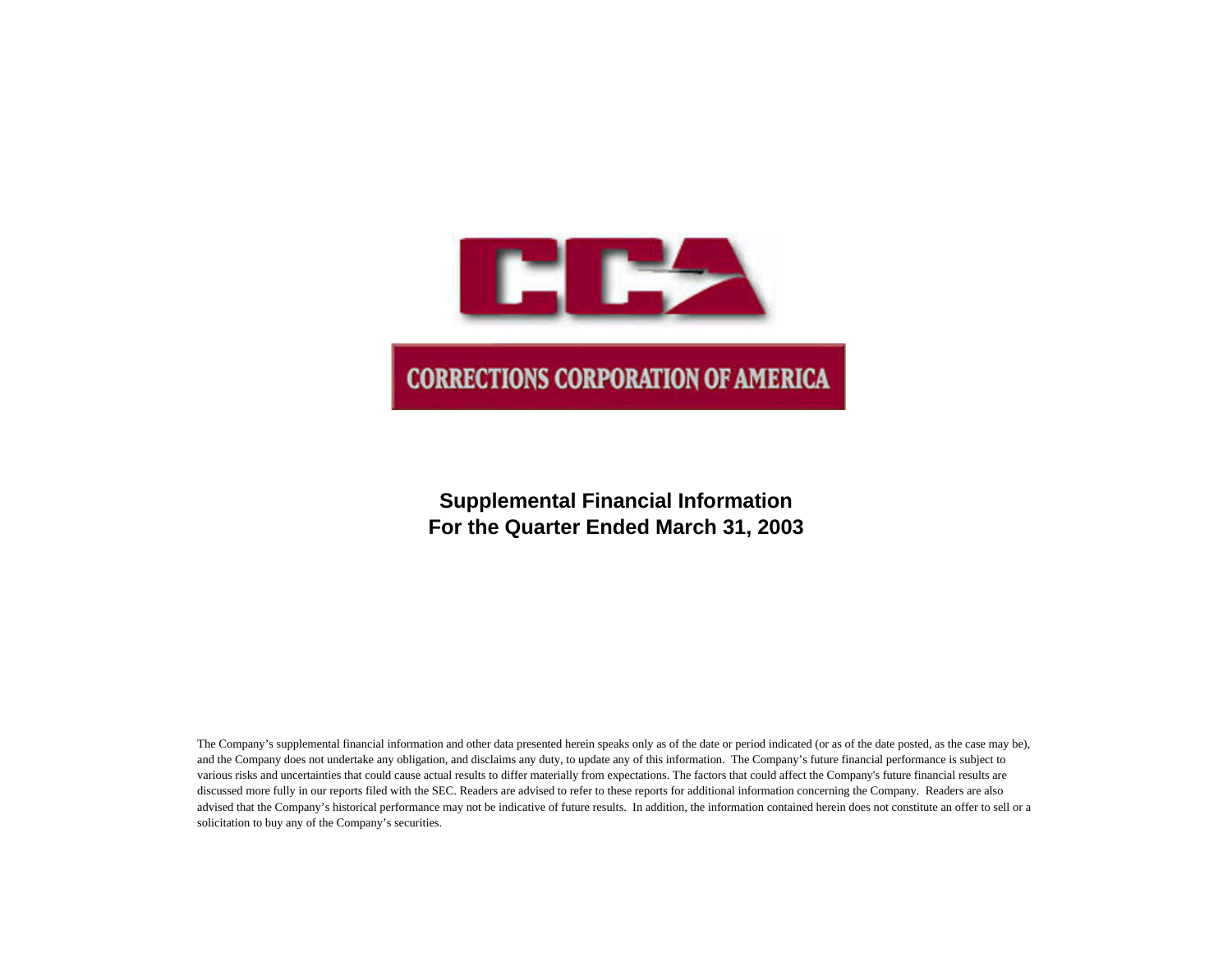# **CORRECTIONS CORPORATION OF AMERICA**

**Supplemental Financial Information For the Quarter Ended March 31, 2003**

# **TABLE OF CONTENTS**

| Consolidated Balance Sheets <b>Consolidated</b> Balance Sheets <b>Consolidated</b> Balance Sheets <b>Consolidated</b> Balance Sheets <b>Consolidated</b> Balance Sheets <b>Consolidated</b> Balance Sheets <b>Consolidated</b> Balance Sheets <b>Consolidated</b> |  |
|-------------------------------------------------------------------------------------------------------------------------------------------------------------------------------------------------------------------------------------------------------------------|--|
| Consolidated Statements of Operations 2                                                                                                                                                                                                                           |  |
| Quarterly Statements of Operations As Adjusted for Discontinued Operations <b>CONSUMENT:</b> 3                                                                                                                                                                    |  |
|                                                                                                                                                                                                                                                                   |  |
| Selected Financial Information <b>Constanting Selected</b> Financial Information 5                                                                                                                                                                                |  |
| Analysis of Outstanding Debt and Preferred Stock <b>Constanting</b> 10                                                                                                                                                                                            |  |
| Selected Operating Ratios <b>Mathematical Contract Contract Contract Contract Contract Contract Contract Contract Contract Contract Contract Contract Contract Contract Contract Contract Contract Contract Contract Contract Co</b>                              |  |
|                                                                                                                                                                                                                                                                   |  |
| Diversification of Revenue 17                                                                                                                                                                                                                                     |  |
|                                                                                                                                                                                                                                                                   |  |

John D. Ferguson, President and CEO Irving E. Lingo, Jr., Chief Financial Officer 10 Burton Hills Boulevard Nashville, TN 37215 Tel.: (615) 263-3000 Fax: (615) 263-3150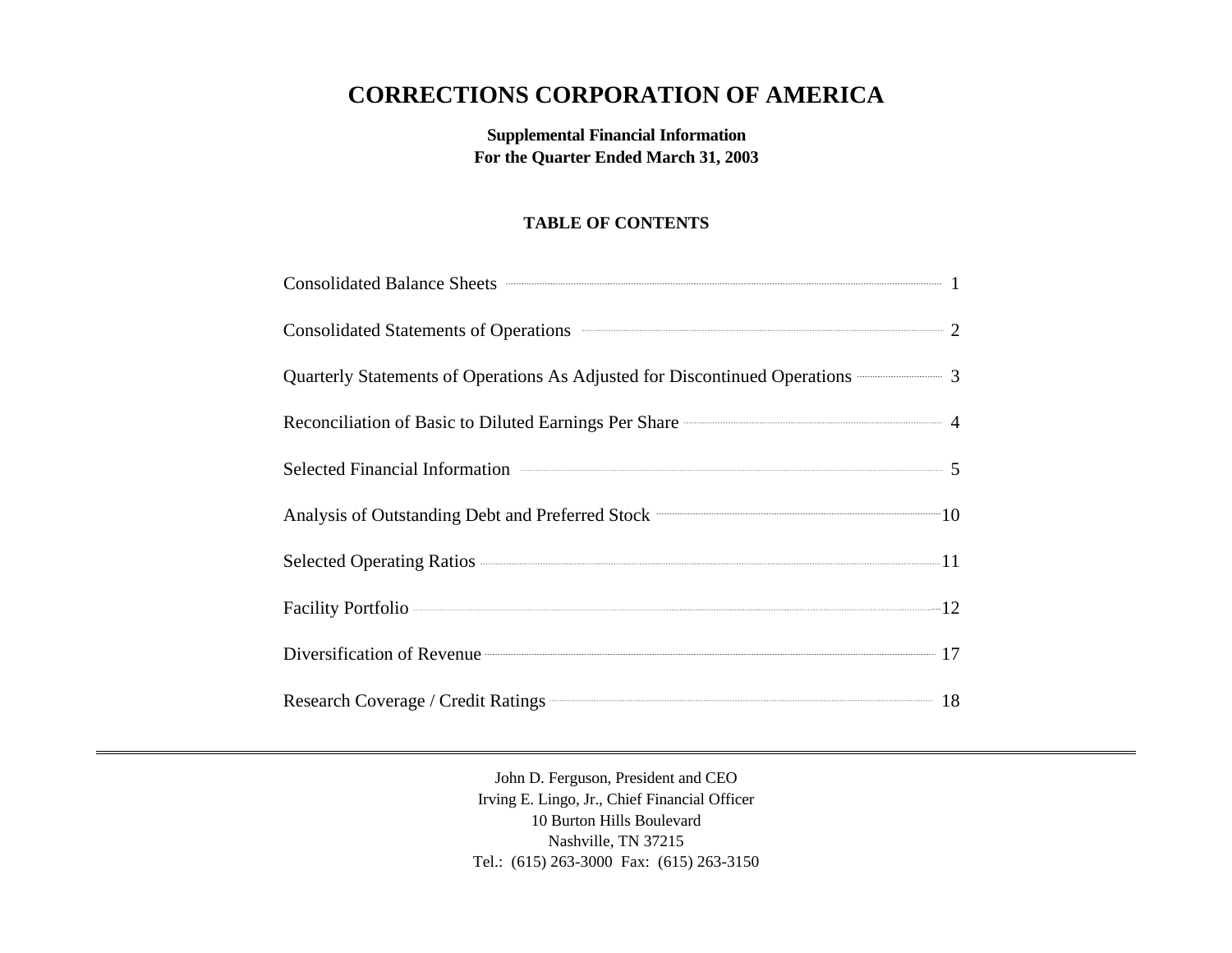# **CONSOLIDATED BALANCE SHEETS**

|                                                                  | March 31,               | December 31,             | September 30,              | <b>June 30,</b>        | March 31,                  |
|------------------------------------------------------------------|-------------------------|--------------------------|----------------------------|------------------------|----------------------------|
| <b>ASSETS</b>                                                    | 2003                    | 2002                     | 2002                       | 2002                   | 2002                       |
| Cash and cash equivalents                                        | $\mathbb{S}$<br>69,955  | $\mathbb{S}$<br>65,406   | $\mathbb{S}$<br>101,832    | $\mathbb{S}$<br>65,785 | $\mathbb{S}$<br>52,257     |
| Restricted cash                                                  | 13,577                  | 7,363                    | 7,338                      | 12,674                 | 12,630                     |
| Accounts receivable, net of allowance                            | 137,741                 | 136,644                  | 138,167                    | 136,289                | 134,155                    |
| Income tax receivable                                            | 33,426                  | 32,499                   | 370                        | 374                    | 32,599                     |
| Prepaid expenses and other current assets                        | 6,329                   | 12,435                   | 13,277                     | 15,063                 | 12,174                     |
| Total current assets                                             | 261,028                 | 254,347                  | 260,984                    | 230,185                | 243,815                    |
| Property and equipment, net                                      | 1,591,119               | 1,552,265                | 1,559,367                  | 1,568,289              | 1,584,409                  |
| Investment in direct financing lease                             | 18,204                  | 18,346                   | 18,484                     | 18,617                 | 18,747                     |
| Assets held for sale                                             |                         |                          | 836                        | 836                    | 1,758                      |
| Goodwill                                                         | 20,294                  | 20,902                   | 24,432                     | 24,432                 | 24,432                     |
| Other assets                                                     | 27,085                  | 28,211                   | 25,920                     | 26,356                 | 30,079                     |
| Total assets                                                     | 1,917,730<br>\$.        | 1,874,071<br>\$.         | 1,890,023<br><sup>\$</sup> | \$<br>1,868,715        | 1,903,240<br><sup>\$</sup> |
| <b>LIABILITIES AND STOCKHOLDERS' EQUITY</b>                      |                         |                          |                            |                        |                            |
| Accounts payable and accrued expenses                            | $\mathbb{S}$<br>148,441 | 152,977<br><sup>\$</sup> | \$<br>150,836              | \$<br>138,956          | \$<br>136,795              |
| Income tax payable                                               | 5,608                   | 4,605                    | 56,844                     | 6,798                  | 11,369                     |
| Distributions payable                                            | 2,150                   | 5,330                    | 5,294                      | 5,205                  | 5,132                      |
| Fair value of interest rate swap agreement                       |                         |                          |                            |                        | 9,525                      |
| Current portion of long-term debt                                | 24,107                  | 23,054                   | 22,261                     | 21,508                 | 789,838                    |
| Total current liabilities                                        | 180,306                 | 185,966                  | 235,235                    | 172,467                | 952,659                    |
| Long-term debt, net of current portion                           | 956,515                 | 932,905                  | 938,712                    | 944,653                | 170,449                    |
| Deferred tax liabilities                                         |                         |                          | 4,767                      | 55,106                 | 55,301                     |
| Other liabilities                                                | 22,482                  | 21,202                   | 19,131                     | 18,916                 | 19,041                     |
| <b>Total liabilities</b>                                         | 1,159,303               | 1,140,073                | 1,197,845                  | 1,191,142              | 1,197,450                  |
| Commitments and contingencies                                    |                         |                          |                            |                        |                            |
| Preferred stock - \$0.01 par value:                              |                         |                          |                            |                        |                            |
| Series A - stated at liquidation preference of \$25.00 per share | 107,500                 | 107,500                  | 107,500                    | 107,500                | 107,500                    |
| Series B - stated at liquidation preference of \$24.46 per share | 114,281                 | 107,831                  | 104,749                    | 101,753                | 99,400                     |
| Common stock - \$0.01 par value                                  | 281                     | 280                      | 280                        | 280                    | 280                        |
| Additional paid-in capital                                       | 1,344,822               | 1,343,066                | 1,342,958                  | 1,342,881              | 1,342,896                  |
| Deferred compensation                                            | (2,779)                 | (1,604)                  | (1,824)                    | (2,176)                | (2,596)                    |
| Retained deficit                                                 | (804, 689)              | (822, 111)               | (859, 987)                 | (870,960)              | (839, 565)                 |
| Treasury stock, at cost                                          |                         |                          |                            |                        | (242)                      |
| Accumulated other comprehensive loss                             | (989)                   | (964)                    | (1, 498)                   | (1,705)                | (1,883)                    |
| Total stockholders' equity                                       | 758,427                 | 733,998                  | 692,178                    | 677,573                | 705,790                    |
| Total liabilities and stockholders' equity                       | 1,917,730<br>\$         | 1,874,071<br>\$          | 1,890,023<br>\$            | 1,868,715<br>\$        | 1,903,240<br>\$            |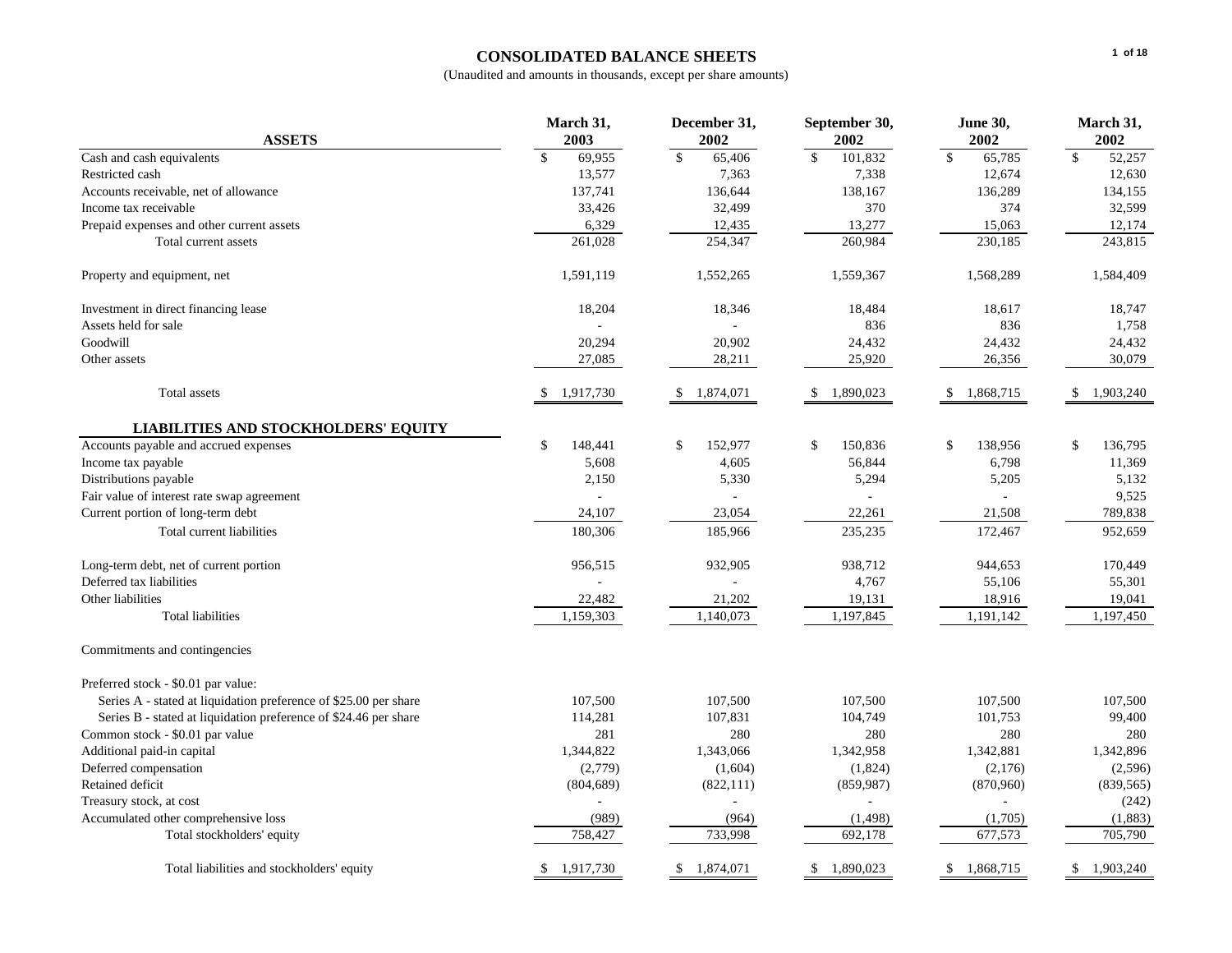#### **CONSOLIDATED STATEMENTS OF OPERATIONS**

| <b>REVENUE:</b><br>Management:<br>\$<br>Federal<br>91,457<br>$\mathbb{S}$<br>70,685<br>\$<br>312,574<br>480,577<br>State<br>121,062<br>119,722<br>22,906<br>19,905<br>87,595<br>Local<br>Other<br>37,275<br>9,497<br>9,287<br>244,922<br>219,599<br>918,021<br>Total management revenue<br>4,438<br>3,838<br>15,961<br>Transportation<br>923<br>947<br>3,701<br>Rental<br>Other<br>21<br>43<br>68<br>250,304<br>224,427<br>937,751<br><b>EXPENSES:</b><br>Operating:<br>Facility fixed<br>134,603<br>127,646<br>514,933<br>Facility variable<br>46,276<br>43,162<br>189,424<br>Transportation<br>4,346<br>4,186<br>16,187<br>282<br>350<br>Other<br>808<br>185,507<br>175,344<br>721,352<br>Total operating expenses<br>General and administrative<br>9,537<br>7,191<br>36,907<br>12,913<br>12,146<br>51,292<br>Depreciation and amortization<br>207,957<br>194,681<br>809,551<br><b>OPERATING INCOME</b><br>42,347<br>29,746<br>128,200<br><b>OTHER (INCOME) EXPENSE:</b><br>90<br>Equity in (earnings) loss of joint venture<br>(117)<br>153<br>17,722<br>28,886<br>87,478<br>Interest expense, net<br>Change in fair value of derivative instruments<br>(3, 411)<br>(2,206)<br>÷.<br>(Gain) loss on disposal of assets<br>(16)<br>(3)<br>110<br>Unrealized foreign currency transaction (gain) loss<br>95<br>127<br>(622)<br>17,923<br>25,450<br>84,913<br>INCOME FROM CONTINUING OPERATIONS BEFORE INCOME TAXES,<br><b>EXTRAORDINARY CHARGE AND CUMULATIVE EFFECT OF ACCOUNTING CHANGE</b><br>24,424<br>4,296<br>43,287<br>170<br>32,769<br>63,284<br>Income tax benefit<br><b>INCOME FROM CONTINUING OPERATIONS BEFORE EXTRAORDINARY</b><br>CHARGE AND CUMULATIVE EFFECT OF ACCOUNTING CHANGE<br>106,571<br>24,594<br>37,065<br>Income (loss) from discontinued operations, net of taxes<br>2,459<br>(1,692)<br>1,959<br>Extraordinary charge<br>(36,670)<br>Cumulative effect of accounting change<br>(80, 276)<br>(80, 276)<br>$\overline{\phantom{a}}$<br><b>NET INCOME (LOSS)</b><br>22,902<br>(7,916)<br>(41,252)<br>Distributions to preferred stockholders<br>(5,480)<br>(5,077)<br>(20, 959)<br>NET INCOME (LOSS) AVAILABLE TO COMMON STOCKHOLDERS<br>17,422<br>(46, 329)<br>(28, 875)<br>-\$<br>\$<br>\$<br><b>BASIC EARNINGS (LOSS) PER SHARE</b><br>0.63<br>(1.04)<br>\$<br>(1.68)<br>-S |  | For the Three Months Ended March 31,<br>2003 | 2002 | <b>For the Year Ended</b><br>December 31,<br>2002 |
|----------------------------------------------------------------------------------------------------------------------------------------------------------------------------------------------------------------------------------------------------------------------------------------------------------------------------------------------------------------------------------------------------------------------------------------------------------------------------------------------------------------------------------------------------------------------------------------------------------------------------------------------------------------------------------------------------------------------------------------------------------------------------------------------------------------------------------------------------------------------------------------------------------------------------------------------------------------------------------------------------------------------------------------------------------------------------------------------------------------------------------------------------------------------------------------------------------------------------------------------------------------------------------------------------------------------------------------------------------------------------------------------------------------------------------------------------------------------------------------------------------------------------------------------------------------------------------------------------------------------------------------------------------------------------------------------------------------------------------------------------------------------------------------------------------------------------------------------------------------------------------------------------------------------------------------------------------------------------------------------------------------------------------------------------------------------------------------------------------------------------------------------------------------------------------------------------------------------------------------------------------------------------------------------------------|--|----------------------------------------------|------|---------------------------------------------------|
|                                                                                                                                                                                                                                                                                                                                                                                                                                                                                                                                                                                                                                                                                                                                                                                                                                                                                                                                                                                                                                                                                                                                                                                                                                                                                                                                                                                                                                                                                                                                                                                                                                                                                                                                                                                                                                                                                                                                                                                                                                                                                                                                                                                                                                                                                                          |  |                                              |      |                                                   |
|                                                                                                                                                                                                                                                                                                                                                                                                                                                                                                                                                                                                                                                                                                                                                                                                                                                                                                                                                                                                                                                                                                                                                                                                                                                                                                                                                                                                                                                                                                                                                                                                                                                                                                                                                                                                                                                                                                                                                                                                                                                                                                                                                                                                                                                                                                          |  |                                              |      |                                                   |
|                                                                                                                                                                                                                                                                                                                                                                                                                                                                                                                                                                                                                                                                                                                                                                                                                                                                                                                                                                                                                                                                                                                                                                                                                                                                                                                                                                                                                                                                                                                                                                                                                                                                                                                                                                                                                                                                                                                                                                                                                                                                                                                                                                                                                                                                                                          |  |                                              |      |                                                   |
|                                                                                                                                                                                                                                                                                                                                                                                                                                                                                                                                                                                                                                                                                                                                                                                                                                                                                                                                                                                                                                                                                                                                                                                                                                                                                                                                                                                                                                                                                                                                                                                                                                                                                                                                                                                                                                                                                                                                                                                                                                                                                                                                                                                                                                                                                                          |  |                                              |      |                                                   |
|                                                                                                                                                                                                                                                                                                                                                                                                                                                                                                                                                                                                                                                                                                                                                                                                                                                                                                                                                                                                                                                                                                                                                                                                                                                                                                                                                                                                                                                                                                                                                                                                                                                                                                                                                                                                                                                                                                                                                                                                                                                                                                                                                                                                                                                                                                          |  |                                              |      |                                                   |
|                                                                                                                                                                                                                                                                                                                                                                                                                                                                                                                                                                                                                                                                                                                                                                                                                                                                                                                                                                                                                                                                                                                                                                                                                                                                                                                                                                                                                                                                                                                                                                                                                                                                                                                                                                                                                                                                                                                                                                                                                                                                                                                                                                                                                                                                                                          |  |                                              |      |                                                   |
|                                                                                                                                                                                                                                                                                                                                                                                                                                                                                                                                                                                                                                                                                                                                                                                                                                                                                                                                                                                                                                                                                                                                                                                                                                                                                                                                                                                                                                                                                                                                                                                                                                                                                                                                                                                                                                                                                                                                                                                                                                                                                                                                                                                                                                                                                                          |  |                                              |      |                                                   |
|                                                                                                                                                                                                                                                                                                                                                                                                                                                                                                                                                                                                                                                                                                                                                                                                                                                                                                                                                                                                                                                                                                                                                                                                                                                                                                                                                                                                                                                                                                                                                                                                                                                                                                                                                                                                                                                                                                                                                                                                                                                                                                                                                                                                                                                                                                          |  |                                              |      |                                                   |
|                                                                                                                                                                                                                                                                                                                                                                                                                                                                                                                                                                                                                                                                                                                                                                                                                                                                                                                                                                                                                                                                                                                                                                                                                                                                                                                                                                                                                                                                                                                                                                                                                                                                                                                                                                                                                                                                                                                                                                                                                                                                                                                                                                                                                                                                                                          |  |                                              |      |                                                   |
|                                                                                                                                                                                                                                                                                                                                                                                                                                                                                                                                                                                                                                                                                                                                                                                                                                                                                                                                                                                                                                                                                                                                                                                                                                                                                                                                                                                                                                                                                                                                                                                                                                                                                                                                                                                                                                                                                                                                                                                                                                                                                                                                                                                                                                                                                                          |  |                                              |      |                                                   |
|                                                                                                                                                                                                                                                                                                                                                                                                                                                                                                                                                                                                                                                                                                                                                                                                                                                                                                                                                                                                                                                                                                                                                                                                                                                                                                                                                                                                                                                                                                                                                                                                                                                                                                                                                                                                                                                                                                                                                                                                                                                                                                                                                                                                                                                                                                          |  |                                              |      |                                                   |
|                                                                                                                                                                                                                                                                                                                                                                                                                                                                                                                                                                                                                                                                                                                                                                                                                                                                                                                                                                                                                                                                                                                                                                                                                                                                                                                                                                                                                                                                                                                                                                                                                                                                                                                                                                                                                                                                                                                                                                                                                                                                                                                                                                                                                                                                                                          |  |                                              |      |                                                   |
|                                                                                                                                                                                                                                                                                                                                                                                                                                                                                                                                                                                                                                                                                                                                                                                                                                                                                                                                                                                                                                                                                                                                                                                                                                                                                                                                                                                                                                                                                                                                                                                                                                                                                                                                                                                                                                                                                                                                                                                                                                                                                                                                                                                                                                                                                                          |  |                                              |      |                                                   |
|                                                                                                                                                                                                                                                                                                                                                                                                                                                                                                                                                                                                                                                                                                                                                                                                                                                                                                                                                                                                                                                                                                                                                                                                                                                                                                                                                                                                                                                                                                                                                                                                                                                                                                                                                                                                                                                                                                                                                                                                                                                                                                                                                                                                                                                                                                          |  |                                              |      |                                                   |
|                                                                                                                                                                                                                                                                                                                                                                                                                                                                                                                                                                                                                                                                                                                                                                                                                                                                                                                                                                                                                                                                                                                                                                                                                                                                                                                                                                                                                                                                                                                                                                                                                                                                                                                                                                                                                                                                                                                                                                                                                                                                                                                                                                                                                                                                                                          |  |                                              |      |                                                   |
|                                                                                                                                                                                                                                                                                                                                                                                                                                                                                                                                                                                                                                                                                                                                                                                                                                                                                                                                                                                                                                                                                                                                                                                                                                                                                                                                                                                                                                                                                                                                                                                                                                                                                                                                                                                                                                                                                                                                                                                                                                                                                                                                                                                                                                                                                                          |  |                                              |      |                                                   |
|                                                                                                                                                                                                                                                                                                                                                                                                                                                                                                                                                                                                                                                                                                                                                                                                                                                                                                                                                                                                                                                                                                                                                                                                                                                                                                                                                                                                                                                                                                                                                                                                                                                                                                                                                                                                                                                                                                                                                                                                                                                                                                                                                                                                                                                                                                          |  |                                              |      |                                                   |
|                                                                                                                                                                                                                                                                                                                                                                                                                                                                                                                                                                                                                                                                                                                                                                                                                                                                                                                                                                                                                                                                                                                                                                                                                                                                                                                                                                                                                                                                                                                                                                                                                                                                                                                                                                                                                                                                                                                                                                                                                                                                                                                                                                                                                                                                                                          |  |                                              |      |                                                   |
|                                                                                                                                                                                                                                                                                                                                                                                                                                                                                                                                                                                                                                                                                                                                                                                                                                                                                                                                                                                                                                                                                                                                                                                                                                                                                                                                                                                                                                                                                                                                                                                                                                                                                                                                                                                                                                                                                                                                                                                                                                                                                                                                                                                                                                                                                                          |  |                                              |      |                                                   |
|                                                                                                                                                                                                                                                                                                                                                                                                                                                                                                                                                                                                                                                                                                                                                                                                                                                                                                                                                                                                                                                                                                                                                                                                                                                                                                                                                                                                                                                                                                                                                                                                                                                                                                                                                                                                                                                                                                                                                                                                                                                                                                                                                                                                                                                                                                          |  |                                              |      |                                                   |
|                                                                                                                                                                                                                                                                                                                                                                                                                                                                                                                                                                                                                                                                                                                                                                                                                                                                                                                                                                                                                                                                                                                                                                                                                                                                                                                                                                                                                                                                                                                                                                                                                                                                                                                                                                                                                                                                                                                                                                                                                                                                                                                                                                                                                                                                                                          |  |                                              |      |                                                   |
|                                                                                                                                                                                                                                                                                                                                                                                                                                                                                                                                                                                                                                                                                                                                                                                                                                                                                                                                                                                                                                                                                                                                                                                                                                                                                                                                                                                                                                                                                                                                                                                                                                                                                                                                                                                                                                                                                                                                                                                                                                                                                                                                                                                                                                                                                                          |  |                                              |      |                                                   |
|                                                                                                                                                                                                                                                                                                                                                                                                                                                                                                                                                                                                                                                                                                                                                                                                                                                                                                                                                                                                                                                                                                                                                                                                                                                                                                                                                                                                                                                                                                                                                                                                                                                                                                                                                                                                                                                                                                                                                                                                                                                                                                                                                                                                                                                                                                          |  |                                              |      |                                                   |
|                                                                                                                                                                                                                                                                                                                                                                                                                                                                                                                                                                                                                                                                                                                                                                                                                                                                                                                                                                                                                                                                                                                                                                                                                                                                                                                                                                                                                                                                                                                                                                                                                                                                                                                                                                                                                                                                                                                                                                                                                                                                                                                                                                                                                                                                                                          |  |                                              |      |                                                   |
|                                                                                                                                                                                                                                                                                                                                                                                                                                                                                                                                                                                                                                                                                                                                                                                                                                                                                                                                                                                                                                                                                                                                                                                                                                                                                                                                                                                                                                                                                                                                                                                                                                                                                                                                                                                                                                                                                                                                                                                                                                                                                                                                                                                                                                                                                                          |  |                                              |      |                                                   |
|                                                                                                                                                                                                                                                                                                                                                                                                                                                                                                                                                                                                                                                                                                                                                                                                                                                                                                                                                                                                                                                                                                                                                                                                                                                                                                                                                                                                                                                                                                                                                                                                                                                                                                                                                                                                                                                                                                                                                                                                                                                                                                                                                                                                                                                                                                          |  |                                              |      |                                                   |
|                                                                                                                                                                                                                                                                                                                                                                                                                                                                                                                                                                                                                                                                                                                                                                                                                                                                                                                                                                                                                                                                                                                                                                                                                                                                                                                                                                                                                                                                                                                                                                                                                                                                                                                                                                                                                                                                                                                                                                                                                                                                                                                                                                                                                                                                                                          |  |                                              |      |                                                   |
|                                                                                                                                                                                                                                                                                                                                                                                                                                                                                                                                                                                                                                                                                                                                                                                                                                                                                                                                                                                                                                                                                                                                                                                                                                                                                                                                                                                                                                                                                                                                                                                                                                                                                                                                                                                                                                                                                                                                                                                                                                                                                                                                                                                                                                                                                                          |  |                                              |      |                                                   |
|                                                                                                                                                                                                                                                                                                                                                                                                                                                                                                                                                                                                                                                                                                                                                                                                                                                                                                                                                                                                                                                                                                                                                                                                                                                                                                                                                                                                                                                                                                                                                                                                                                                                                                                                                                                                                                                                                                                                                                                                                                                                                                                                                                                                                                                                                                          |  |                                              |      |                                                   |
|                                                                                                                                                                                                                                                                                                                                                                                                                                                                                                                                                                                                                                                                                                                                                                                                                                                                                                                                                                                                                                                                                                                                                                                                                                                                                                                                                                                                                                                                                                                                                                                                                                                                                                                                                                                                                                                                                                                                                                                                                                                                                                                                                                                                                                                                                                          |  |                                              |      |                                                   |
|                                                                                                                                                                                                                                                                                                                                                                                                                                                                                                                                                                                                                                                                                                                                                                                                                                                                                                                                                                                                                                                                                                                                                                                                                                                                                                                                                                                                                                                                                                                                                                                                                                                                                                                                                                                                                                                                                                                                                                                                                                                                                                                                                                                                                                                                                                          |  |                                              |      |                                                   |
|                                                                                                                                                                                                                                                                                                                                                                                                                                                                                                                                                                                                                                                                                                                                                                                                                                                                                                                                                                                                                                                                                                                                                                                                                                                                                                                                                                                                                                                                                                                                                                                                                                                                                                                                                                                                                                                                                                                                                                                                                                                                                                                                                                                                                                                                                                          |  |                                              |      |                                                   |
|                                                                                                                                                                                                                                                                                                                                                                                                                                                                                                                                                                                                                                                                                                                                                                                                                                                                                                                                                                                                                                                                                                                                                                                                                                                                                                                                                                                                                                                                                                                                                                                                                                                                                                                                                                                                                                                                                                                                                                                                                                                                                                                                                                                                                                                                                                          |  |                                              |      |                                                   |
|                                                                                                                                                                                                                                                                                                                                                                                                                                                                                                                                                                                                                                                                                                                                                                                                                                                                                                                                                                                                                                                                                                                                                                                                                                                                                                                                                                                                                                                                                                                                                                                                                                                                                                                                                                                                                                                                                                                                                                                                                                                                                                                                                                                                                                                                                                          |  |                                              |      |                                                   |
|                                                                                                                                                                                                                                                                                                                                                                                                                                                                                                                                                                                                                                                                                                                                                                                                                                                                                                                                                                                                                                                                                                                                                                                                                                                                                                                                                                                                                                                                                                                                                                                                                                                                                                                                                                                                                                                                                                                                                                                                                                                                                                                                                                                                                                                                                                          |  |                                              |      |                                                   |
|                                                                                                                                                                                                                                                                                                                                                                                                                                                                                                                                                                                                                                                                                                                                                                                                                                                                                                                                                                                                                                                                                                                                                                                                                                                                                                                                                                                                                                                                                                                                                                                                                                                                                                                                                                                                                                                                                                                                                                                                                                                                                                                                                                                                                                                                                                          |  |                                              |      |                                                   |
|                                                                                                                                                                                                                                                                                                                                                                                                                                                                                                                                                                                                                                                                                                                                                                                                                                                                                                                                                                                                                                                                                                                                                                                                                                                                                                                                                                                                                                                                                                                                                                                                                                                                                                                                                                                                                                                                                                                                                                                                                                                                                                                                                                                                                                                                                                          |  |                                              |      |                                                   |
|                                                                                                                                                                                                                                                                                                                                                                                                                                                                                                                                                                                                                                                                                                                                                                                                                                                                                                                                                                                                                                                                                                                                                                                                                                                                                                                                                                                                                                                                                                                                                                                                                                                                                                                                                                                                                                                                                                                                                                                                                                                                                                                                                                                                                                                                                                          |  |                                              |      |                                                   |
|                                                                                                                                                                                                                                                                                                                                                                                                                                                                                                                                                                                                                                                                                                                                                                                                                                                                                                                                                                                                                                                                                                                                                                                                                                                                                                                                                                                                                                                                                                                                                                                                                                                                                                                                                                                                                                                                                                                                                                                                                                                                                                                                                                                                                                                                                                          |  |                                              |      |                                                   |
|                                                                                                                                                                                                                                                                                                                                                                                                                                                                                                                                                                                                                                                                                                                                                                                                                                                                                                                                                                                                                                                                                                                                                                                                                                                                                                                                                                                                                                                                                                                                                                                                                                                                                                                                                                                                                                                                                                                                                                                                                                                                                                                                                                                                                                                                                                          |  |                                              |      |                                                   |
|                                                                                                                                                                                                                                                                                                                                                                                                                                                                                                                                                                                                                                                                                                                                                                                                                                                                                                                                                                                                                                                                                                                                                                                                                                                                                                                                                                                                                                                                                                                                                                                                                                                                                                                                                                                                                                                                                                                                                                                                                                                                                                                                                                                                                                                                                                          |  |                                              |      |                                                   |
|                                                                                                                                                                                                                                                                                                                                                                                                                                                                                                                                                                                                                                                                                                                                                                                                                                                                                                                                                                                                                                                                                                                                                                                                                                                                                                                                                                                                                                                                                                                                                                                                                                                                                                                                                                                                                                                                                                                                                                                                                                                                                                                                                                                                                                                                                                          |  |                                              |      |                                                   |
| DILUTED EARNINGS (LOSS) PER SHARE<br>\$<br>\$<br>0.56<br>\$<br>(1.23)<br>(0.52)                                                                                                                                                                                                                                                                                                                                                                                                                                                                                                                                                                                                                                                                                                                                                                                                                                                                                                                                                                                                                                                                                                                                                                                                                                                                                                                                                                                                                                                                                                                                                                                                                                                                                                                                                                                                                                                                                                                                                                                                                                                                                                                                                                                                                          |  |                                              |      |                                                   |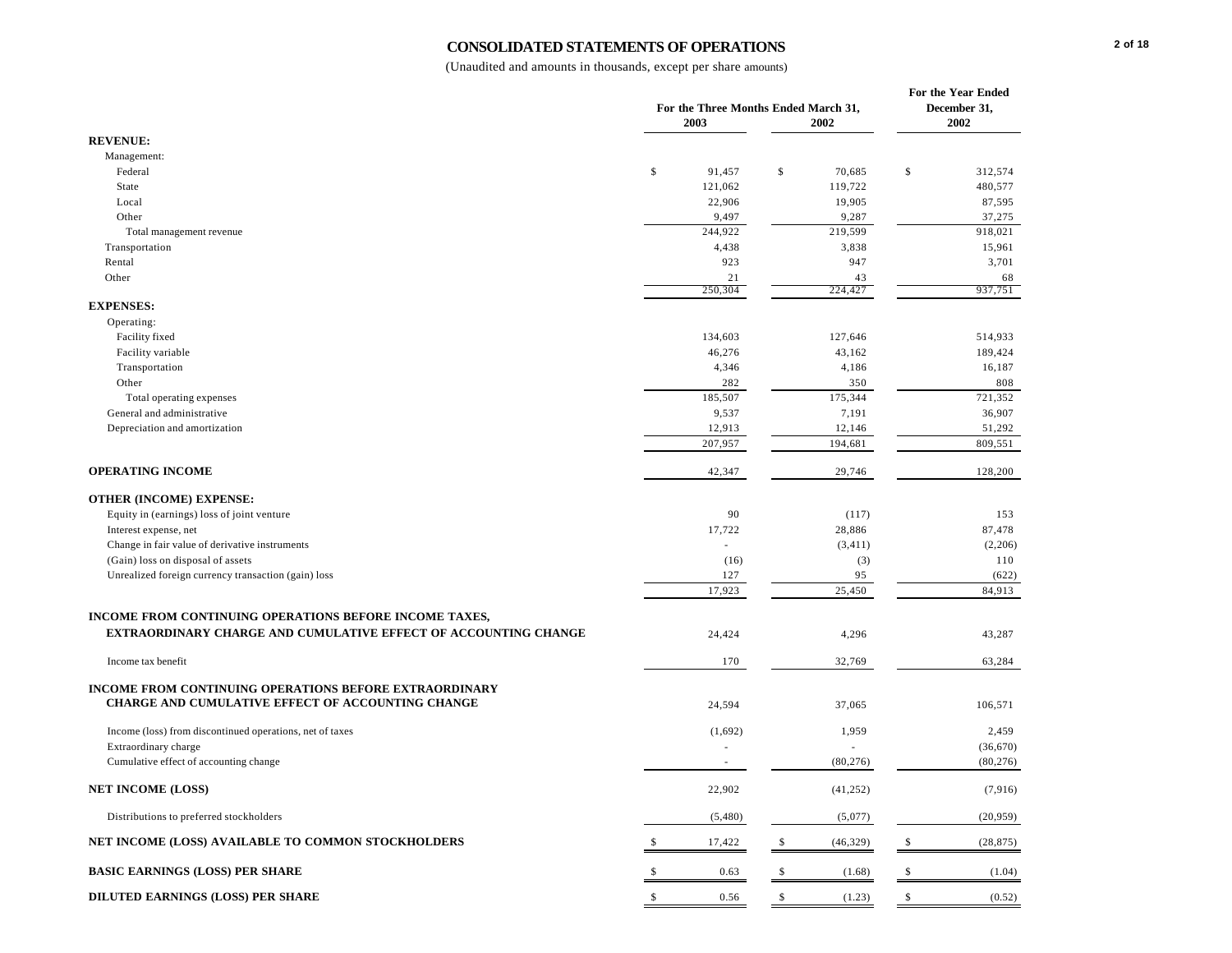#### **CONSOLIDATED STATEMENTS OF OPERATIONS**

|                                                                                                                    |                   | <b>As Adjusted for Discontinued Operations</b><br>For the Three Months Ended |                         |                        |                       |                      |                   |
|--------------------------------------------------------------------------------------------------------------------|-------------------|------------------------------------------------------------------------------|-------------------------|------------------------|-----------------------|----------------------|-------------------|
|                                                                                                                    | March 31,<br>2002 |                                                                              | <b>June 30,</b><br>2002 |                        | September 30,<br>2002 | December 31,<br>2002 |                   |
| <b>REVENUE:</b>                                                                                                    |                   |                                                                              |                         |                        |                       |                      |                   |
| Management:                                                                                                        |                   |                                                                              |                         |                        |                       |                      |                   |
| Federal                                                                                                            | \$<br>70,685      | \$                                                                           | 77,783                  | $\mathbb{S}$           | 79,745                | \$                   | 84,361            |
| State                                                                                                              | 119,722           |                                                                              | 118,802                 |                        | 122,022               |                      | 120,031           |
| Local                                                                                                              | 19,905            |                                                                              | 20,989                  |                        | 23,284                |                      | 23,417            |
| Other                                                                                                              | 9,287             |                                                                              | 9,268                   |                        | 9,325                 |                      | 9,395             |
| Total management revenue                                                                                           | 219,599           |                                                                              | 226,842                 |                        | 234,376               |                      | 237,204           |
| Transportation                                                                                                     | 3,838             |                                                                              | 4,040                   |                        | 4,182                 |                      | 3,901             |
| Rental                                                                                                             | 947               |                                                                              | 950                     |                        | 884                   |                      | 920               |
| Other                                                                                                              | 43                |                                                                              | 25                      |                        | ٠                     |                      |                   |
|                                                                                                                    | 224,427           |                                                                              | 231,857                 |                        | 239,442               |                      | 242,025           |
| <b>EXPENSES:</b>                                                                                                   |                   |                                                                              |                         |                        |                       |                      |                   |
| Operating:                                                                                                         |                   |                                                                              |                         |                        |                       |                      |                   |
| Facility fixed                                                                                                     | 127,646           |                                                                              | 127,688                 |                        | 129,536               |                      | 130,063           |
| Facility variable                                                                                                  | 43,162            |                                                                              | 46,718                  |                        | 49,624                |                      | 49,920            |
| Transportation                                                                                                     | 4,186             |                                                                              | 4,055                   |                        | 4,028                 |                      | 3,918             |
| Other                                                                                                              | 350               |                                                                              | 185                     |                        | 163                   |                      | 110               |
| Total operating expenses<br>General and administrative                                                             | 175,344           |                                                                              | 178,646<br>8,344        |                        | 183,351<br>8,127      |                      | 184,011<br>13,245 |
|                                                                                                                    | 7,191             |                                                                              | 12,479                  |                        | 13,268                |                      | 13,399            |
| Depreciation and amortization                                                                                      | 12,146<br>194,681 |                                                                              | 199,469                 |                        | 204,746               |                      | 210,655           |
| <b>OPERATING INCOME</b>                                                                                            | 29,746            |                                                                              | 32,388                  |                        | 34,696                |                      | 31,370            |
| <b>OTHER (INCOME) EXPENSE:</b>                                                                                     |                   |                                                                              |                         |                        |                       |                      |                   |
| Equity in (earnings) loss of joint venture                                                                         | (117)             |                                                                              | 90                      |                        | 90                    |                      | 90                |
| Interest expense, net                                                                                              | 28,886            |                                                                              | 22,532                  |                        | 17,959                |                      | 18,101            |
| Change in fair value of derivative instruments                                                                     | (3, 411)          |                                                                              | (51)                    |                        | 628                   |                      | 628               |
| (Gain) loss on disposal of assets                                                                                  | (3)               |                                                                              | 54                      |                        | 6                     |                      | 53                |
| Unrealized foreign currency transaction (gain) loss                                                                | 95                |                                                                              | (422)                   |                        | (115)                 |                      | (180)             |
|                                                                                                                    | 25,450            |                                                                              | 22,203                  |                        | 18,568                |                      | 18,692            |
| INCOME FROM CONTINUING OPERATIONS BEFORE INCOME TAXES,                                                             |                   |                                                                              |                         |                        |                       |                      |                   |
| <b>EXTRAORDINARY CHARGE AND CUMULATIVE EFFECT OF ACCOUNTING CHANGE</b>                                             | 4,296             |                                                                              | 10,185                  |                        | 16,128                |                      | 12,678            |
| Income tax benefit                                                                                                 | 32,769            |                                                                              | 119                     |                        | 375                   |                      | 30,021            |
|                                                                                                                    |                   |                                                                              |                         |                        |                       |                      |                   |
| <b>INCOME FROM CONTINUING OPERATIONS BEFORE EXTRAORDINARY</b><br>CHARGE AND CUMULATIVE EFFECT OF ACCOUNTING CHANGE | 37,065            |                                                                              | 10,304                  |                        | 16,503                |                      | 42,699            |
| Income (loss) from discontinued operations, net of taxes                                                           | 1,959             |                                                                              | 176                     |                        | (238)                 |                      | 562               |
| Extraordinary charge                                                                                               |                   |                                                                              | (36,670)                |                        |                       |                      |                   |
| Cumulative effect of accounting change                                                                             | (80, 276)         |                                                                              |                         |                        |                       |                      |                   |
| <b>NET INCOME (LOSS)</b>                                                                                           | (41, 252)         |                                                                              | (26, 190)               |                        | 16,265                |                      | 43,261            |
| Distributions to preferred stockholders                                                                            | (5,077)           |                                                                              | (5,205)                 |                        | (5,292)               |                      | (5,385)           |
| NET INCOME (LOSS) AVAILABLE TO COMMON STOCKHOLDERS                                                                 | \$<br>(46, 329)   | \$                                                                           | (31, 395)               | \$                     | 10,973                | - \$                 | 37,876            |
| <b>BASIC EARNINGS (LOSS) PER SHARE</b>                                                                             | \$<br>(1.68)      | -S                                                                           | (1.14)                  | $\sqrt{\frac{2}{\pi}}$ | 0.40                  | \$                   | 1.37              |
| DILUTED EARNINGS (LOSS) PER SHARE                                                                                  | \$<br>(1.23)      | $\mathbb{S}$                                                                 | (0.96)                  | $\mathbb{S}$           | 0.36                  | \$                   | 1.14              |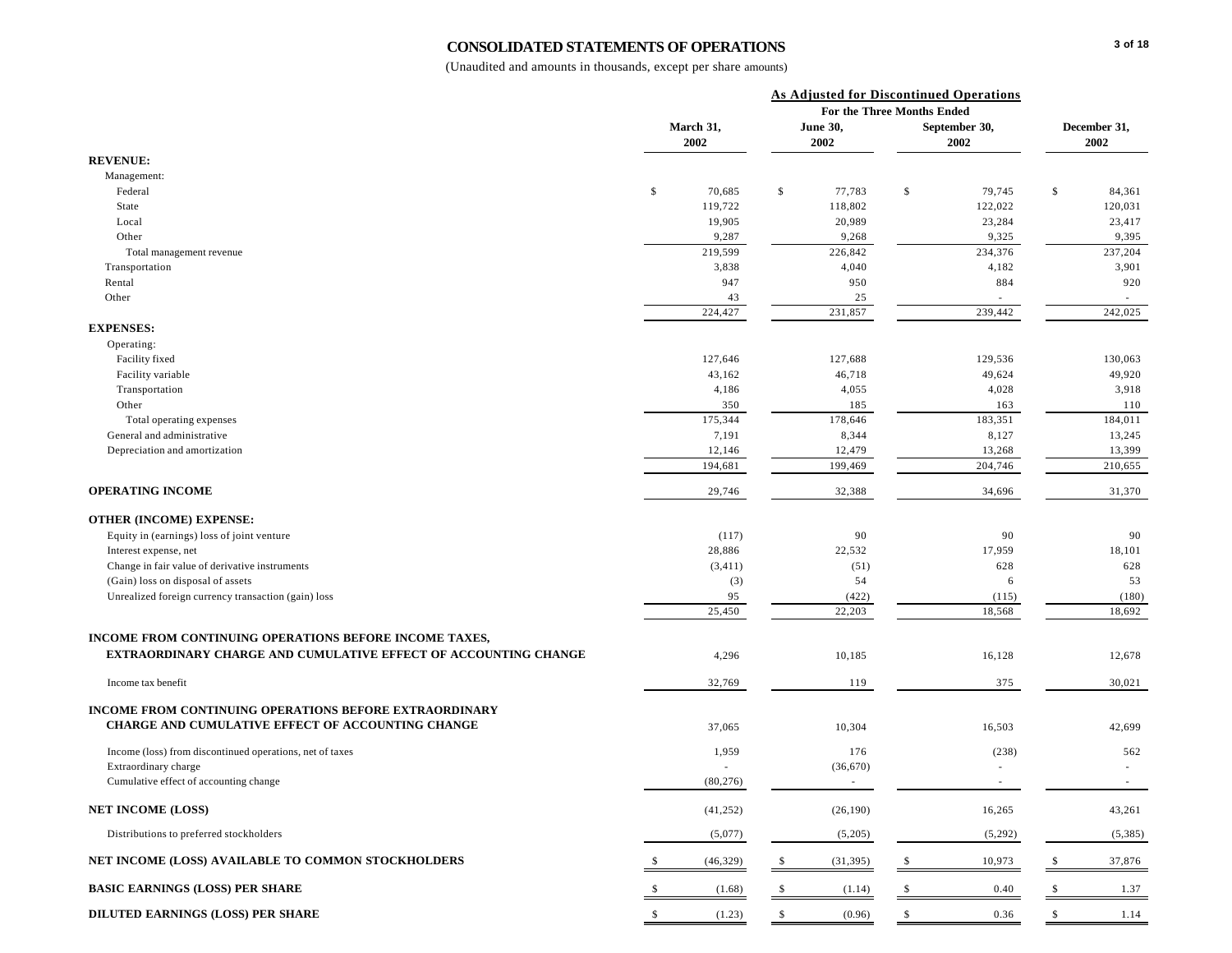# **RECONCILIATION OF BASIC TO DILUTED EARNINGS PER SHARE**

|                                                                |               | For the Three Months Ended March 31,<br>2003 | For the Year Ended<br>December 31,<br>2002 |           |               |           |
|----------------------------------------------------------------|---------------|----------------------------------------------|--------------------------------------------|-----------|---------------|-----------|
| Basic:                                                         |               |                                              |                                            |           |               |           |
| Income from continuing operations before extraordinary         |               |                                              |                                            |           |               |           |
| charge and cumulative effect of accounting change              | \$            | 19,114                                       | \$                                         | 31,988    | \$            | 85,612    |
| Income (loss) from discontinued operations, net of taxes       |               | (1,692)                                      |                                            | 1,959     |               | 2.459     |
| Extraordinary charge                                           |               |                                              |                                            |           |               | (36,670)  |
| Cumulative effect of accounting change                         |               |                                              |                                            | (80, 276) |               | (80, 276) |
| Net income (loss) available to common stockholders             | $\mathbb{S}$  | 17,422                                       | $\mathcal{S}$                              | (46, 329) | \$            | (28, 875) |
| Diluted:                                                       |               |                                              |                                            |           |               |           |
| Income from continuing operations before extraordinary         |               |                                              |                                            |           |               |           |
| charge and cumulative effect of accounting change              | \$            | 19,114                                       | \$                                         | 31,988    | \$            | 85,612    |
| Interest expense applicable to convertible notes               |               | 2,630                                        |                                            | 2,485     |               | 10,251    |
| Diluted income from continuing operations before extraordinary |               |                                              |                                            |           |               |           |
| charge and cumulative effect of accounting change              |               | 21,744                                       |                                            | 34,473    |               | 95,863    |
| Income (loss) from discontinued operations, net of taxes       |               | (1,692)                                      |                                            | 1,959     |               | 2,459     |
| Extraordinary charge                                           |               |                                              |                                            |           |               | (36,670)  |
| Cumulative effect of accounting change                         |               |                                              |                                            | (80, 276) |               | (80, 276) |
| Diluted net income (loss) available to common stockholders     | <sup>\$</sup> | 20,052                                       | \$                                         | (43, 844) | \$            | (18, 624) |
| Basic:                                                         |               |                                              |                                            |           |               |           |
| Weighted average common shares outstanding                     |               | 28,046                                       |                                            | 27,965    |               | 27,952    |
| Unvested restricted common stock                               |               | (332)                                        |                                            | (324)     |               | (283)     |
| Weighted average common shares outstanding-basic               |               | 27,714                                       |                                            | 27,641    |               | 27,669    |
| Diluted:                                                       |               |                                              |                                            |           |               |           |
| Weighted average common shares outstanding-basic               |               | 27,714                                       |                                            | 27,641    |               | 27,669    |
| Effect of dilutive securities:                                 |               |                                              |                                            |           |               |           |
| Stock options and warrants                                     |               | 667                                          |                                            | 656       |               | 621       |
| Stockholder litigation                                         |               | 310                                          |                                            | 310       |               | 310       |
| Convertible notes                                              |               | 6,733                                        |                                            | 6,747     |               | 6,736     |
| Restricted stock-based compensation                            |               | 222                                          |                                            | 248       |               | 238       |
| Weighted average shares and assumed conversions-diluted        |               | 35,646                                       |                                            | 35,602    |               | 35,574    |
|                                                                |               |                                              |                                            |           |               |           |
| Basic earnings (loss) per share:                               |               |                                              |                                            |           |               |           |
| Income from continuing operations before extraordinary         |               |                                              |                                            |           |               |           |
| charge and cumulative effect of accounting change              | \$            | 0.69                                         | \$                                         | 1.16      | \$            | 3.10      |
| Income (loss) from discontinued operations, net of taxes       |               | (0.06)                                       |                                            | 0.07      |               | 0.09      |
| Extraordinary charge                                           |               |                                              |                                            |           |               | (1.33)    |
| Cumulative effect of accounting change                         |               |                                              |                                            | (2.91)    |               | (2.90)    |
| Net income (loss) available to common stockholders             | $\mathbf{\$}$ | 0.63                                         | $\mathcal{S}$                              | (1.68)    | $\mathcal{S}$ | (1.04)    |
| Diluted earnings (loss) per share:                             |               |                                              |                                            |           |               |           |
| Income from continuing operations before extraordinary         |               |                                              |                                            |           |               |           |
| charge and cumulative effect of accounting change              | \$            | 0.61                                         | \$                                         | 0.96      | \$            | 2.70      |
| Income (loss) from discontinued operations, net of taxes       |               | (0.05)                                       |                                            | 0.06      |               | 0.07      |
| Extraordinary charge                                           |               |                                              |                                            |           |               | (1.03)    |
| Cumulative effect of accounting change                         |               |                                              |                                            | (2.25)    |               | (2.26)    |
| Diluted net income (loss) available to common stockholders     | <sup>\$</sup> | 0.56                                         | <sup>\$</sup>                              | (1.23)    | $\mathcal{S}$ | (0.52)    |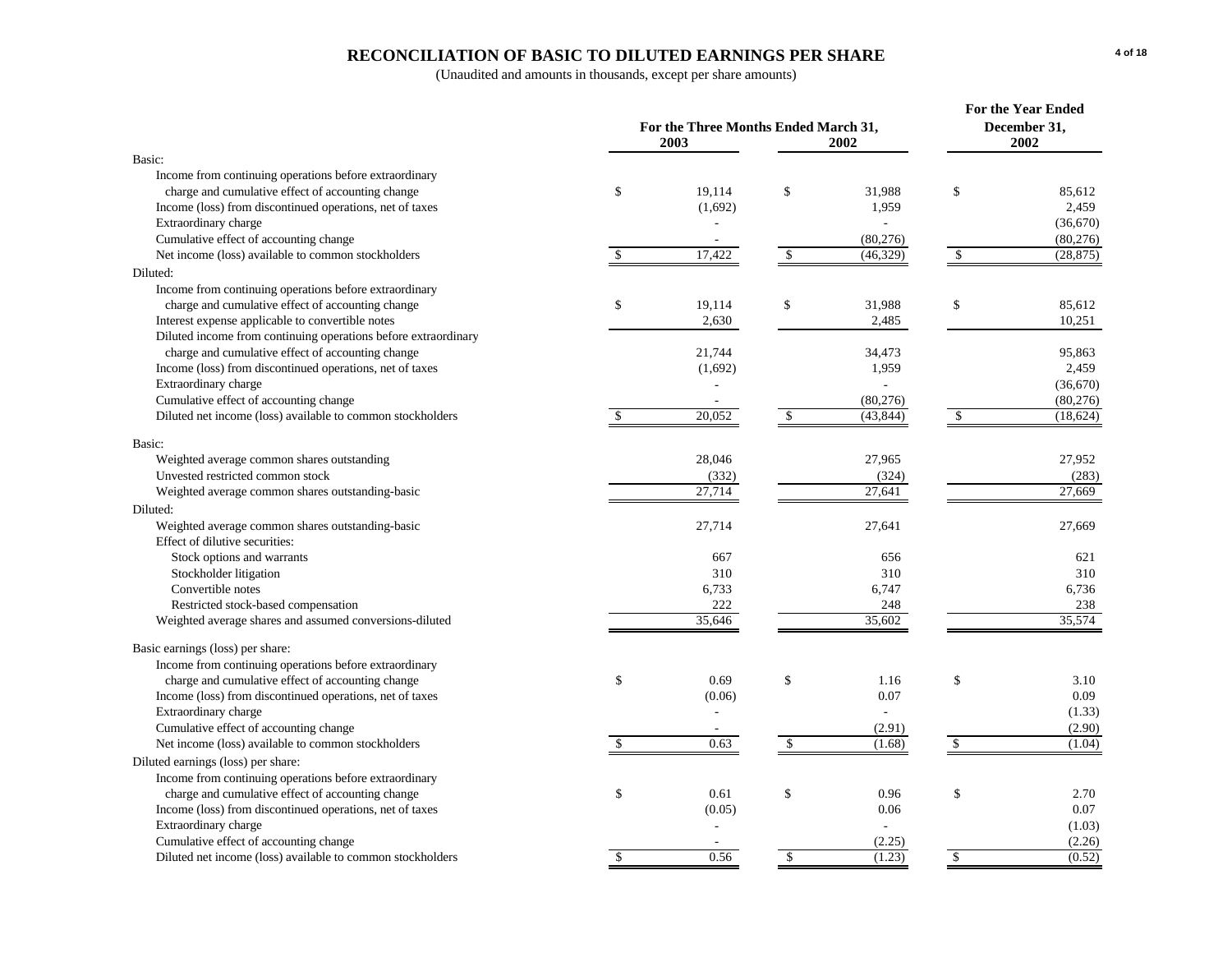|                                                                |                         | March 31, 2003 |                         | December 31, 2002 |                      | September 30, 2002 |                         | June 30, 2002           |                         | March 31, 2002          |  |
|----------------------------------------------------------------|-------------------------|----------------|-------------------------|-------------------|----------------------|--------------------|-------------------------|-------------------------|-------------------------|-------------------------|--|
| <b>BALANCE SHEET:</b>                                          |                         |                |                         |                   |                      |                    |                         |                         |                         |                         |  |
| Property and equipment                                         | $\mathbb{S}$            | 1,790,422      | $\mathbb{S}$            | 1,738,650         | \$                   | 1,733,139          | \$                      | 1,728,842               | \$                      | 1,732,853               |  |
| Accumulated depreciation and amortization                      |                         | (199, 303)     |                         | (186, 385)        |                      | (173, 772)         | \$                      | (160, 553)<br>1,568,289 | $\mathbb{S}$            | (148, 444)<br>1,584,409 |  |
| Property and equipment, net                                    | $\mathbf{s}$            | 1,591,119      | $\mathbf{s}$            | 1,552,265         | $\mathbf S$          | 1,559,367          |                         |                         |                         |                         |  |
| Assets held for sale                                           | \$                      |                | \$                      |                   | \$                   | 836                | \$                      | 836                     | \$                      | 1,758                   |  |
| Total assets                                                   | \$                      | 1,917,730      | \$                      | 1,874,071         | \$                   | 1,890,023          | \$                      | 1,868,715               | \$                      | 1,903,240               |  |
| Maintenance capital expenditures for the quarter ended         | \$                      | 5,482          | \$                      | 3,428             | \$                   | 2,132              | \$                      | 2,792                   | \$                      | 3,902                   |  |
| Total debt                                                     | \$                      | 980,622        | \$                      | 955,959           | \$                   | 960,973            | \$                      | 966,161                 | \$                      | 960,287                 |  |
| Equity book value                                              | \$                      | 758,427        | \$                      | 733,998           | \$                   | 692,178            | \$                      | 677,573                 | \$                      | 705,790                 |  |
| <b>LIQUIDITY:</b>                                              |                         |                |                         |                   |                      |                    |                         |                         |                         |                         |  |
| Cash and cash equivalents                                      | \$                      | 69,955         | \$                      | 65,406            | \$                   | 101,832            | \$                      | 65,785                  | \$                      | 52,257                  |  |
| Availability under revolving credit facility                   | \$                      | 51,891         | \$                      | 57,969            | $\mathbb{S}$         | 60,175             | \$                      | 61,175                  | \$                      | 50,000                  |  |
| <b>CAPITALIZATION:</b>                                         |                         |                |                         |                   |                      |                    |                         |                         |                         |                         |  |
| Common shares outstanding                                      |                         | 28,103         |                         | 27,986            |                      | 27,989             |                         | 27,990                  |                         | 27,978                  |  |
| Common share price at end of period                            | $\sqrt{\frac{2}{5}}$    | 17.46          | \$                      | 17.15             | \$                   | 14.05              | \$                      | 17.30                   | \$                      | 13.00                   |  |
| Market value of common equity at end of period                 | $\overline{\mathbf{s}}$ | 490,678        | $\mathbb{S}$            | 479,960           | $\sqrt[6]{3}$        | 393,245            | $\sqrt{3}$              | 484,227                 | $\sqrt{3}$              | 363,714                 |  |
| Preferred shares outstanding - Series A                        |                         | 4,300          |                         | 4,300             |                      | 4,300              |                         | 4,300                   |                         | 4,300                   |  |
| Preferred share price at end of period - Series A              |                         | 22.40          |                         | 21.50             | \$                   | 20.25              | \$                      | 20.30                   | \$                      | 17.30                   |  |
| Market value of preferred equity at end of period - Series A   | $\mathbf{\hat{s}}$      | 96,320         | $\mathbb{S}$            | 92,450            | $\mathbb{S}$         | 87,075             | $\mathbb{S}$            | 87,290                  | $\mathbb{S}$            | 74,390                  |  |
| Preferred shares outstanding - Series B                        |                         | 4,672          |                         | 4,408             |                      | 4,282              |                         | 4,160                   |                         | 4,064                   |  |
| Preferred share price at end of period - Series B              | \$                      | 24.85          | <sup>\$</sup>           | 25.00             | \$                   | 23.23              | \$                      | 23.63                   | \$                      | 19.60                   |  |
| Market value of preferred equity at end of period - Series B   | $\mathbb{S}$            | 116,099        | $\sqrt{\frac{2}{3}}$    | 110,200           | $\sqrt{\frac{2}{3}}$ | 99,471             | $\sqrt{3}$              | 98,301                  | $\sqrt{\frac{2}{3}}$    | 79,654                  |  |
| Total equity market capitalization                             | $\mathbf{s}$            | 703,098        | $\mathbb{S}$            | 682,610           | \$                   | 579,791            | $\mathbb{S}$            | 669,818                 | $\$$                    | 517,758                 |  |
| Total market capitalization (market value of equity plus debt) | $\mathbb{S}$            | 1,683,720      | $\mathbf{\hat{S}}$      | 1,638,569         | \$                   | 1,540,764          | \$                      | 1,635,979               | \$                      | 1,478,045               |  |
| <b>EBITDA</b>                                                  | \$                      | 55,059         | \$                      | 44,178            | $\mathsf{\$}$        | 47,355             | \$                      | 45,196                  | \$                      | 45,328                  |  |
| <b>ADJUSTED FREE CASH FLOW</b>                                 | \$                      | 30,468         | \$                      | 23,082            | \$                   | 27,251             | \$                      | 18,463                  | \$                      | 16,442                  |  |
| <b>ADJUSTED FREE CASH FLOW PER SHARE:</b>                      |                         |                |                         |                   |                      |                    |                         |                         |                         |                         |  |
| Basic adjusted free cash flow per share                        |                         | 1.10           | \$.                     | 0.83              |                      | 0.98               | \$                      | 0.67                    | <sup>\$</sup>           | 0.59                    |  |
| Diluted adjusted free cash flow per share                      | $\overline{\mathbf{s}}$ | 0.93           | $\overline{\mathbf{s}}$ | 0.72              | $\overline{s}$       | 0.84               | $\overline{\mathbf{s}}$ | 0.59                    | $\overline{\mathbf{s}}$ | 0.53                    |  |
|                                                                |                         |                |                         |                   |                      |                    |                         |                         |                         |                         |  |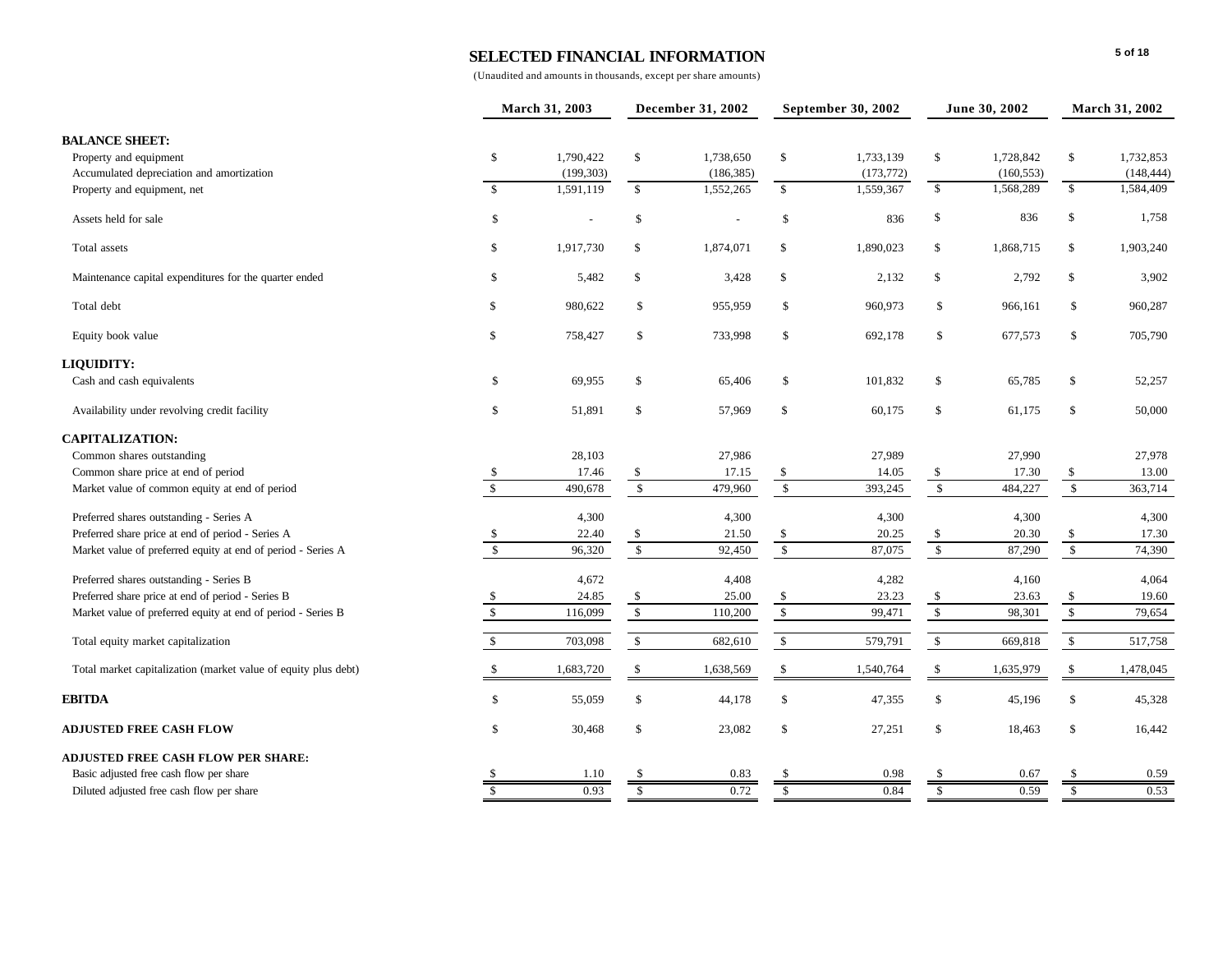|                                                                             | For the Three Months Ended March 31,<br>2003 | 2002 | For the Year Ended<br>December 31,<br>2002 |    |            |
|-----------------------------------------------------------------------------|----------------------------------------------|------|--------------------------------------------|----|------------|
| Number of days per period                                                   | 90                                           |      | 90                                         |    | 365        |
| <b>ALL FACILITIES:</b>                                                      |                                              |      |                                            |    |            |
| Average available beds                                                      | 58,505                                       |      | 57,112                                     |    | 56,891     |
| Average compensated occupancy                                               | 91.6%                                        |      | 86.9%                                      |    | 89.1%      |
| Total compensated man-days                                                  | 4,823,163                                    |      | 4,466,157                                  |    | 18,511,013 |
| Revenue per compensated man-day                                             | \$<br>50.78                                  | \$   | 49.17                                      | \$ | 49.59      |
| Operating expenses per compensated man-day:                                 |                                              |      |                                            |    |            |
| Fixed expense                                                               | 27.91                                        |      | 28.58                                      |    | 27.82      |
| Variable expense                                                            | 9.59                                         |      | 9.66                                       |    | 10.23      |
| Total                                                                       | 37.50                                        |      | 38.24                                      |    | 38.05      |
| Operating margin per compensated man-day                                    | 13.28                                        | \$   | 10.92                                      | \$ | 11.54      |
| Operating margin rate                                                       | 26.1%                                        |      | 22.2%                                      |    | 23.3%      |
| DEPRECIATION AND AMORTIZATION:                                              |                                              |      |                                            |    |            |
| Depreciation expense                                                        | 13,796                                       |      | 12,799                                     |    | 53,088     |
| Amortization of goodwill                                                    |                                              |      |                                            |    |            |
| Amortization of other intangible assets                                     | 11                                           |      | 125                                        |    | 338        |
| Amortization of negative contract values                                    | (894)                                        |      | (778)                                      |    | (2, 134)   |
| Depreciation and amortization                                               | \$<br>12,913                                 | \$   | 12,146                                     | \$ | 51,292     |
| <b>ADJUSTED FREE CASH FLOW:</b>                                             |                                              |      |                                            |    |            |
| Pre-tax income (loss) available to common stockholders                      | \$<br>17,252                                 | \$   | (79,098)                                   | \$ | (92, 159)  |
| Extraordinary charge                                                        |                                              |      |                                            |    | 36,670     |
| Cumulative effect of accounting change                                      |                                              |      | 80,276                                     |    | 80,276     |
| Income taxes paid                                                           | (6)                                          |      | (30)                                       |    | (4,251)    |
| Depreciation and amortization                                               | 12,913                                       |      | 12,146                                     |    | 51,292     |
| Depreciation and amortization for discontinued operations                   | 1,074                                        |      | 312                                        |    | 3,095      |
| Income tax expense for discontinued operations                              |                                              |      | 1,036                                      |    | 600        |
| Amortization of debt costs and other non-cash interest                      | 1,387                                        |      | 6,186                                      |    | 11,816     |
| Change in fair value of derivative instruments                              |                                              |      | (3, 411)                                   |    | (2,206)    |
| Series B preferred stock dividends satisfied with series B preferred stock* | 3,330                                        |      | 2,927                                      |    | 12,359     |
| Maintenance capital expenditures                                            | (5,482)                                      |      | (3,902)                                    |    | (12, 254)  |
| Adjusted free cash flow*                                                    | \$<br>30,468                                 | \$   | 16,442                                     | \$ | 85,238     |
| *Pro forma for cash dividend on series B preferred stock                    | \$<br>27,138                                 | \$   | 13,515                                     | \$ | 72,879     |
| <b>ADJUSTED FREE CASH FLOW PER SHARE:</b>                                   |                                              |      |                                            |    |            |
| Basic                                                                       | \$<br>1.10                                   | \$   | 0.59                                       | \$ | 3.08       |
| Diluted                                                                     | \$<br>0.93                                   | \$   | 0.53                                       | \$ | 2.68       |
| Basic--pro forma for cash dividend on series B preferred stock              | \$<br>0.98                                   | \$   | 0.49                                       | \$ | 2.63       |
| Diluted--pro forma for cash dividend on series B preferred stock            | \$<br>0.84                                   | \$   | 0.44                                       | \$ | 2.34       |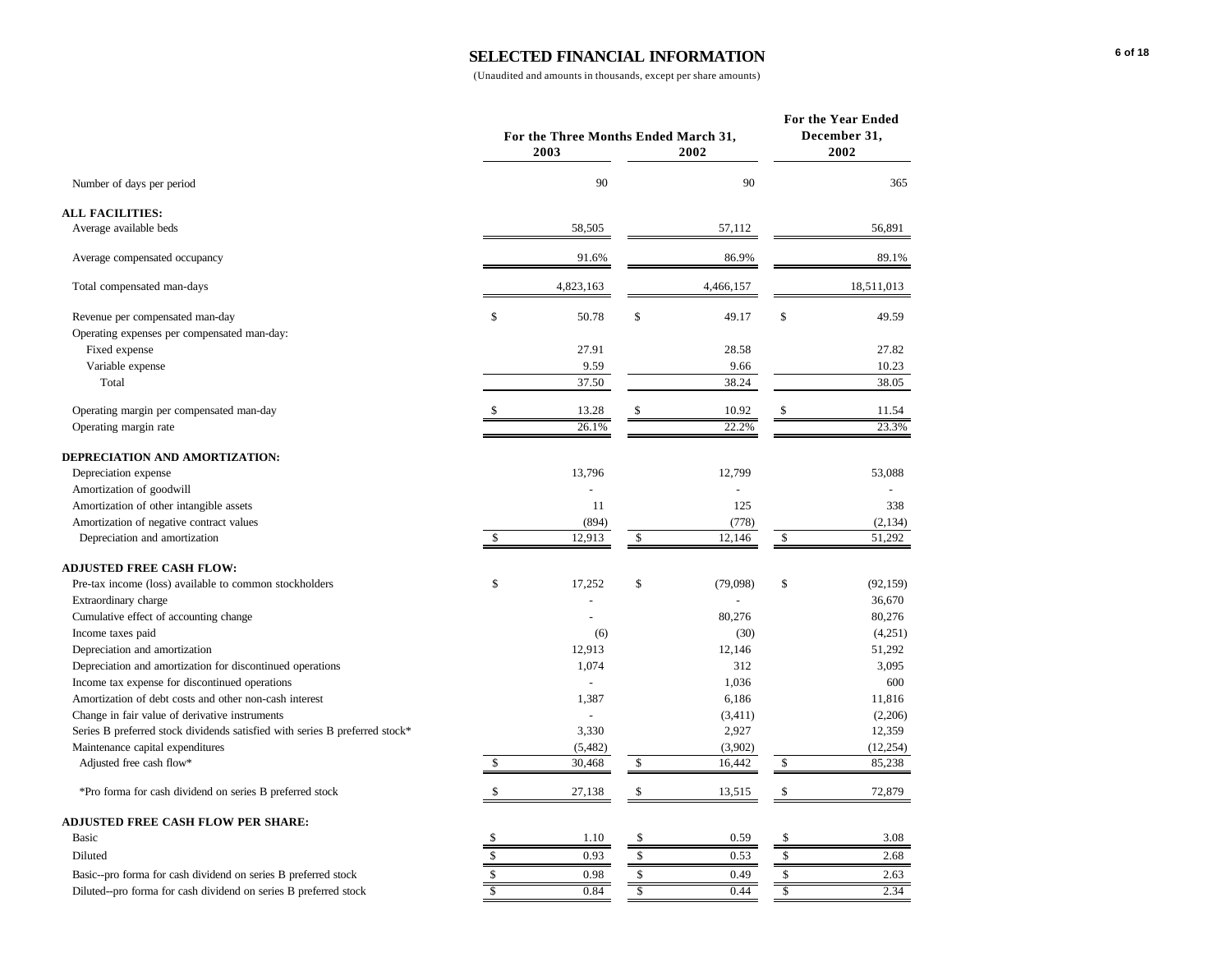|                                             |     | For the Three Months Ended March 31,<br>2003<br>2002 |              |           |             |            |  |
|---------------------------------------------|-----|------------------------------------------------------|--------------|-----------|-------------|------------|--|
| <b>MANAGED ONLY FACILITIES:</b>             |     |                                                      |              |           |             |            |  |
| Management revenue                          | \$  | 68,586                                               | \$           | 67,314    | \$          | 278,916    |  |
| Operating expenses:                         |     |                                                      |              |           |             |            |  |
| Fixed expense                               |     | 40,938                                               |              | 42,646    |             | 168,262    |  |
| Variable expense                            |     | 15,143                                               |              | 12,649    |             | 56,759     |  |
| Total                                       |     | 56,081                                               |              | 55,295    |             | 225,021    |  |
| Contribution                                | \$  | 12,505                                               | \$           | 12,019    | \$          | 53,895     |  |
| Average available beds                      |     | 17,688                                               |              | 18,792    |             | 18,442     |  |
| Average compensated occupancy               |     | 102.0%                                               |              | 99.4%     |             | 101.1%     |  |
| Total compensated man-days                  |     | 1,623,776                                            |              | 1,681,514 |             | 6,808,489  |  |
| Revenue per compensated man-day             | \$  | 42.24                                                | \$           | 40.03     | \$          | 40.97      |  |
| Operating expenses per compensated man-day: |     |                                                      |              |           |             |            |  |
| Fixed expense                               |     | 25.21                                                |              | 25.36     |             | 24.71      |  |
| Variable expense                            |     | 9.33                                                 |              | 7.52      |             | 8.34       |  |
| Total                                       |     | 34.54                                                |              | 32.88     |             | 33.05      |  |
| Operating margin per compensated man-day    | \$. | 7.70                                                 | \$           | 7.15      | \$          | 7.92       |  |
| Operating margin rate                       |     | 18.2%                                                |              | 17.9%     |             | 19.3%      |  |
| <b>OWNED AND MANAGED FACILITIES:</b>        |     |                                                      |              |           |             |            |  |
| Management revenue                          | \$  | 176,336                                              | \$           | 152,285   | \$          | 639,105    |  |
| Operating expenses:                         |     |                                                      |              |           |             |            |  |
| Fixed expense                               |     | 93,665                                               |              | 85,000    |             | 346,671    |  |
| Variable expense                            |     | 31,133                                               |              | 30,513    |             | 132,665    |  |
| Total                                       |     | 124,798                                              |              | 115,513   |             | 479,336    |  |
| Contribution                                | \$  | 51,538                                               | $\mathbb{S}$ | 36,772    | $\mathbb S$ | 159,769    |  |
| Average available beds                      |     | 40,817                                               |              | 38,320    |             | 38,449     |  |
| Average compensated occupancy               |     | 87.1%                                                |              | 80.7%     |             | 83.4%      |  |
| Total compensated man-days                  |     | 3,199,387                                            |              | 2,784,643 |             | 11,702,524 |  |
| Revenue per compensated man-day             | \$  | 55.12                                                | \$           | 54.69     | \$          | 54.61      |  |
| Operating expenses per compensated man-day: |     |                                                      |              |           |             |            |  |
| Fixed                                       |     | 29.28                                                |              | 30.52     |             | 29.62      |  |
| Variable                                    |     | 9.73                                                 |              | 10.96     |             | 11.34      |  |
| Total                                       |     | 39.01                                                |              | 41.48     |             | 40.96      |  |
| Operating margin per compensated man-day    | \$  | 16.11                                                | \$           | 13.21     | \$          | 13.65      |  |
| Operating margin rate                       |     | 29.2%                                                |              | 24.1%     |             | 25.0%      |  |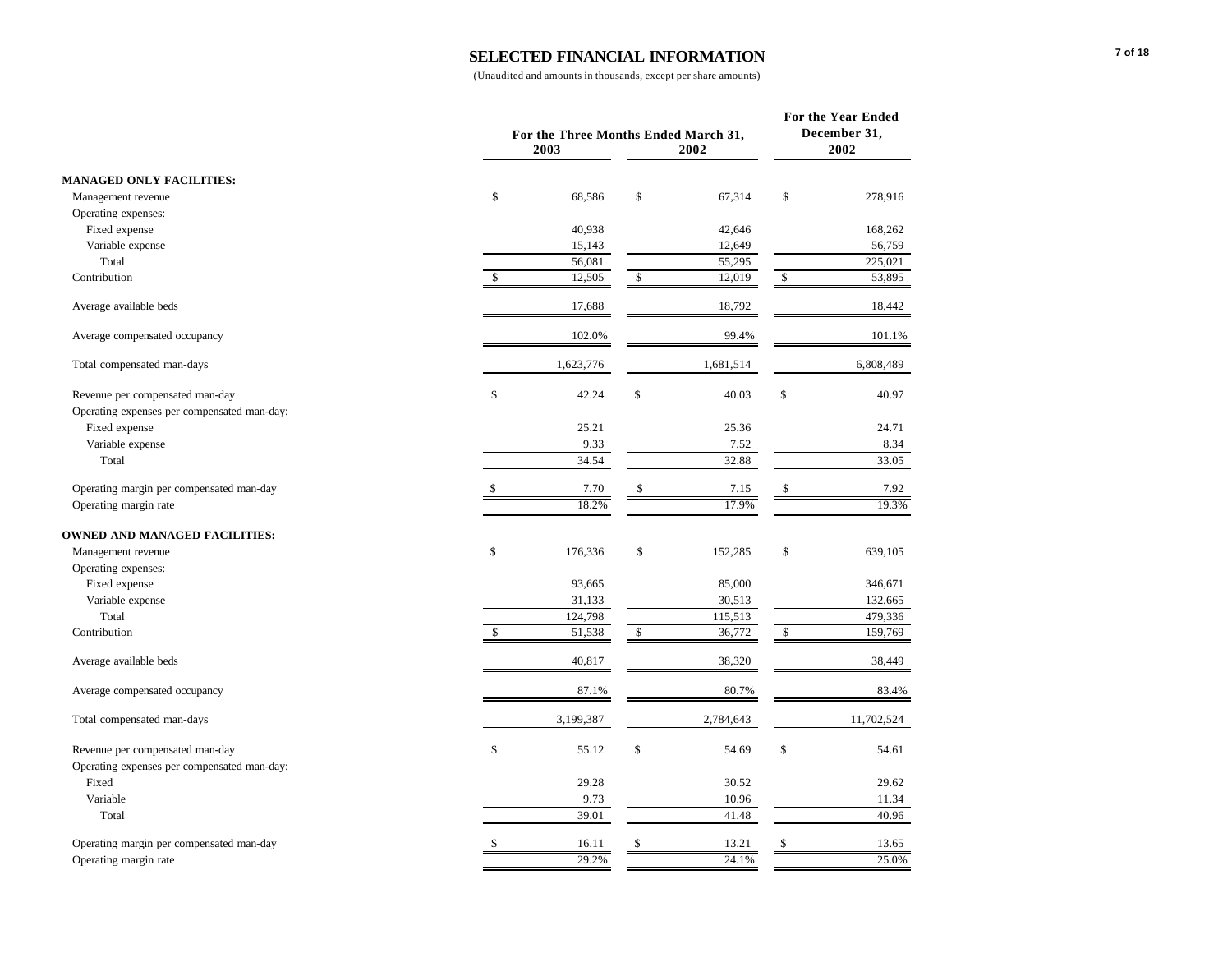(Unaudited and amounts in thousands, except per share amounts)

#### **As Adjusted for Discontinued Operations**

|                                                                                |                   | For the Three Months Ended |                        |                        |
|--------------------------------------------------------------------------------|-------------------|----------------------------|------------------------|------------------------|
|                                                                                | March 31,<br>2002 | June 30,<br>2002           | September 30,<br>2002  | December 31,<br>2002   |
| Number of days per period                                                      | 90                | 91                         | 92                     | 92                     |
| <b>ALL FACILITIES:</b>                                                         |                   |                            |                        |                        |
| Average available beds                                                         | 57,112            | 56,924                     | 56,924                 | 56,610                 |
| Average compensated occupancy                                                  | 86.9%             | 88.6%                      | 90.2%                  | 90.9%                  |
| Total compensated man-days                                                     | 4,466,157         | 4,587,082                  | 4,725,712              | 4,732,062              |
| Revenue per compensated man-day                                                | \$<br>49.17       | \$<br>49.45                | \$<br>49.60            | \$<br>50.13            |
| Operating expenses per compensated man-day:                                    |                   |                            |                        |                        |
| Fixed expense                                                                  | 28.58             | 27.84                      | 27.41                  | 27.49                  |
| Variable expense                                                               | 9.66              | 10.18                      | 10.50                  | 10.55                  |
| Total                                                                          | 38.24             | 38.02                      | 37.91                  | 38.03                  |
| Operating margin per compensated man-day                                       | 10.92             | 11.43                      | 11.68                  | 12.09                  |
| Operating margin rate                                                          | 22.2%             | 23.1%                      | 23.6%                  | 24.1%                  |
| <b>MANAGED ONLY FACILITIES:</b><br>Management revenue                          | \$<br>67,314      | \$<br>68,833               | \$<br>72,488           | \$<br>70,281           |
| Operating expenses:                                                            |                   |                            |                        |                        |
| Fixed expense                                                                  | 42,646            | 41,878                     | 42,254                 | 41,484                 |
| Variable expense                                                               | 12,649            | 14,081                     | 14,954                 | 15,075                 |
| Total                                                                          |                   |                            |                        |                        |
| Contribution                                                                   | 55,295<br>12,019  | \$<br>55,959<br>12,874     | \$<br>57,208<br>15,280 | \$<br>56,559<br>13,722 |
| Average available beds                                                         | 18,792            | 18,604                     | 18,604                 | 17,776                 |
| Average compensated occupancy                                                  | 99.4%             | 101.0%                     | 102.0%                 | 102.1%                 |
| Total compensated man-days                                                     | 1,681,514         | 1,710,620                  | 1,746,058              | 1,670,297              |
| Revenue per compensated man-day<br>Operating expenses per compensated man-day: | \$<br>40.03       | \$<br>40.24                | \$<br>41.52            | \$<br>42.08            |
| Fixed expense                                                                  | 25.36             | 24.48                      | 24.20                  | 24.84                  |
| Variable expense                                                               | 7.52              | 8.23                       | 8.56                   | 9.03                   |
| Total                                                                          | 32.88             | 32.71                      | 32.76                  | 33.86                  |
| Operating margin per compensated man-day                                       | 7.15              | 7.53                       | 8.75                   | 8.22                   |
| Operating margin rate                                                          | 17.9%             | 18.7%                      | 21.1%                  | 19.5%                  |
|                                                                                |                   |                            |                        |                        |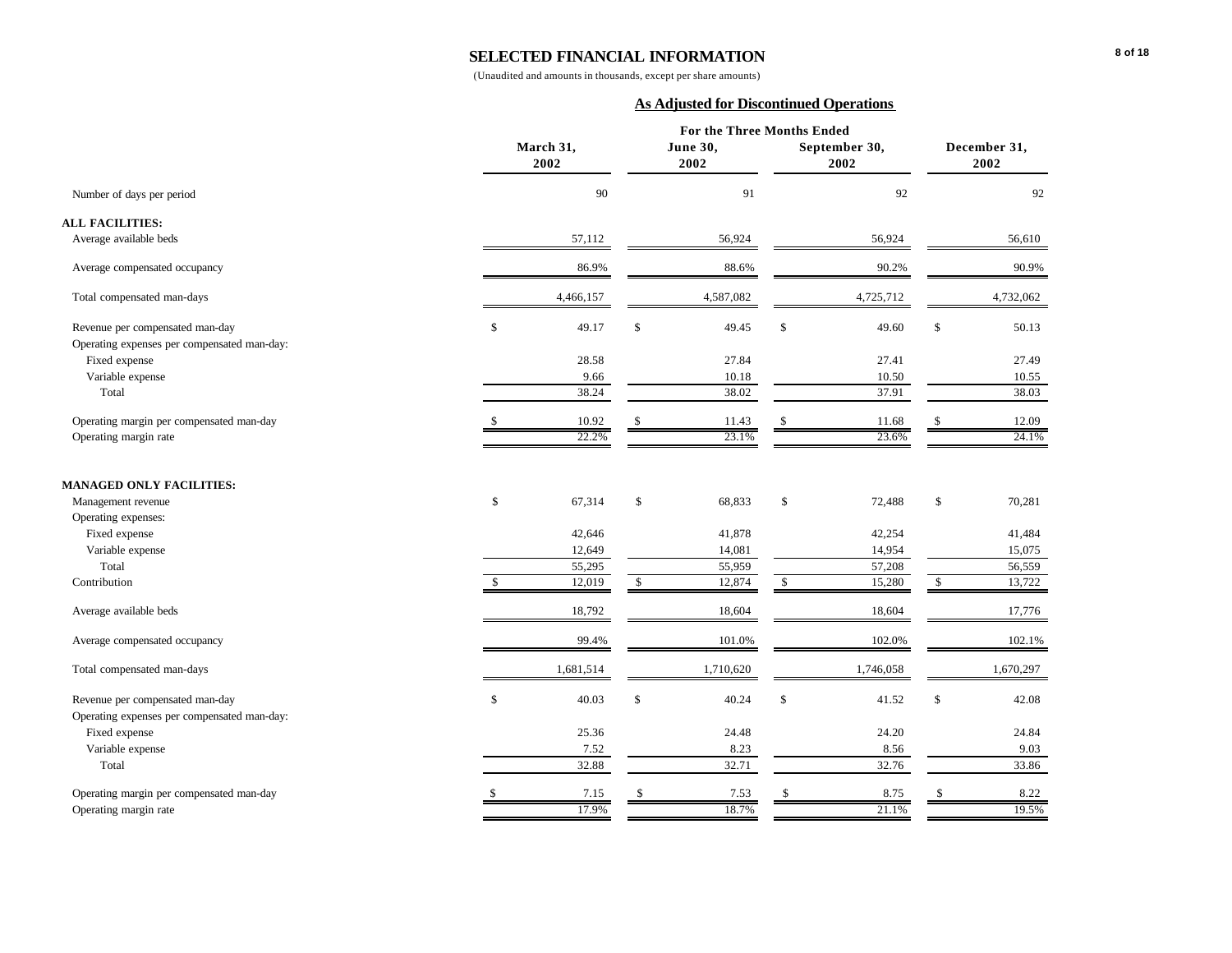(Unaudited and amounts in thousands, except per share amounts)

#### **As Adjusted for Discontinued Operations**

|                                             | For the Three Months Ended |              |                  |    |                       |                      |           |  |  |
|---------------------------------------------|----------------------------|--------------|------------------|----|-----------------------|----------------------|-----------|--|--|
|                                             | March 31,<br>2002          |              | June 30,<br>2002 |    | September 30,<br>2002 | December 31,<br>2002 |           |  |  |
| <b>OWNED AND MANAGED FACILITIES:</b>        |                            |              |                  |    |                       |                      |           |  |  |
| Management revenue                          | \$<br>152,285              | \$           | 158,009          | \$ | 161,888               | \$                   | 166,923   |  |  |
| Operating expenses:                         |                            |              |                  |    |                       |                      |           |  |  |
| Fixed expense                               | 85,000                     |              | 85,810           |    | 87,282                |                      | 88,579    |  |  |
| Variable expense                            | 30,513                     |              | 32,637           |    | 34,670                |                      | 34,845    |  |  |
| Total                                       | 115,513                    |              | 118,447          |    | 121,952               |                      | 123,424   |  |  |
| Contribution                                | 36,772                     | \$           | 39,562           |    | 39,936                | \$                   | 43,499    |  |  |
| Average available beds                      | 38,320                     |              | 38,320           |    | 38,320                |                      | 38,834    |  |  |
| Average compensated occupancy               | 80.7%                      |              | 82.5%            |    | 84.5%                 |                      | 85.7%     |  |  |
| Total compensated man-days                  | 2,784,643                  |              | 2,876,462        |    | 2,979,654             |                      | 3,061,765 |  |  |
| Revenue per compensated man-day             | \$<br>54.69                | $\mathbf{s}$ | 54.93            | \$ | 54.33                 | \$                   | 54.52     |  |  |
| Operating expenses per compensated man-day: |                            |              |                  |    |                       |                      |           |  |  |
| Fixed                                       | 30.52                      |              | 29.83            |    | 29.29                 |                      | 28.93     |  |  |
| Variable                                    | 10.96                      |              | 11.35            |    | 11.64                 |                      | 11.38     |  |  |
| Total                                       | 41.48                      |              | 41.18            |    | 40.93                 |                      | 40.31     |  |  |
| Operating margin per compensated man-day    | 13.21                      | -S           | 13.75            |    | 13.40                 | S                    | 14.21     |  |  |
| Operating margin rate                       | 24.1%                      |              | 25.0%            |    | 24.7%                 |                      | 26.1%     |  |  |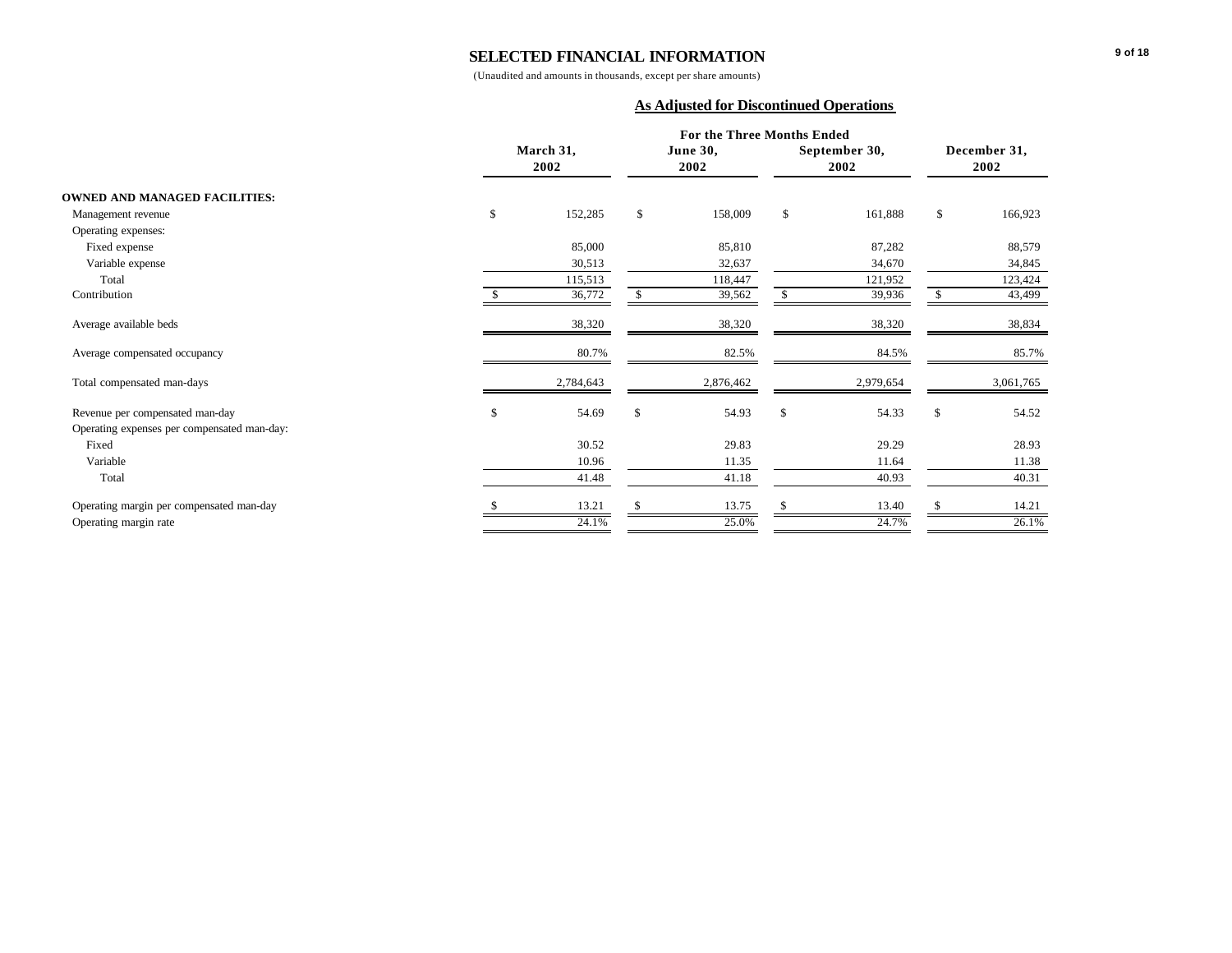# **ANALYSIS OF OUTSTANDING DEBT AND PREFERRED STOCK**

(Unaudited and amounts in thousands)

|                                                                                      | Outstanding<br><b>Balance</b><br>12/31/2002 | Outstanding<br><b>Balance</b> | <b>Stated</b><br><b>Interest</b> | Effective<br><b>Interest</b> | $\left( \frac{1}{2} \right)$ | <b>Maturity</b> | Callable/<br>Redeemable                                                                                                                                                              |
|--------------------------------------------------------------------------------------|---------------------------------------------|-------------------------------|----------------------------------|------------------------------|------------------------------|-----------------|--------------------------------------------------------------------------------------------------------------------------------------------------------------------------------------|
|                                                                                      |                                             | 3/31/2003                     | Rate                             | Rate                         |                              | Date            |                                                                                                                                                                                      |
| <b>Fixed Rate:</b>                                                                   |                                             |                               |                                  |                              |                              |                 |                                                                                                                                                                                      |
| \$100.0 Million Senior Notes                                                         | 10,795<br>\$                                | 10,795<br>-S                  | 12.00%                           | 12.79%                       |                              | June 2006       |                                                                                                                                                                                      |
| \$250.0 Million Senior Notes                                                         | 250,000                                     | 250,000                       | 9.875%                           | 10.43%                       |                              | May 2009        | Prior to May 1, 2005, 35% redeemable at 109.875% with proceeds from equity offerings; on or after May 1,<br>2006, 100% redeemable at various premium prices until May 1, 2008 at par |
| \$40.0 Million Convertible Notes                                                     | 40,000                                      | 40,000                        | 10.00%                           | 10.13%                       | $\overline{2}$               | December 2008   | Redeemable on or after January 1, 2005 at 100% of par                                                                                                                                |
| \$30.0 Million Convertible Notes                                                     | 30,000                                      | 30,000                        | 8.00%                            | 8.17%                        |                              | February 2005   | Beginning March 1, 2004, may force conversion if the common stock price is greater than \$16.02                                                                                      |
| Other Debt                                                                           | 651                                         | 614                           | Various                          | Various                      |                              | Various         |                                                                                                                                                                                      |
| <b>Total Fixed Rate Debt</b>                                                         | 331,446                                     | 331,409                       |                                  |                              |                              |                 |                                                                                                                                                                                      |
| <b>Floating Rate:</b>                                                                |                                             |                               |                                  |                              |                              |                 |                                                                                                                                                                                      |
| Lehman Credit Facility:                                                              |                                             |                               |                                  |                              |                              |                 |                                                                                                                                                                                      |
| Term A                                                                               | 63,750                                      | 59,938                        |                                  |                              |                              | March 31, 2006  |                                                                                                                                                                                      |
| Term B                                                                               | 560,763                                     | 589,275                       |                                  |                              |                              | March 31, 2008  |                                                                                                                                                                                      |
|                                                                                      | 624,513                                     | 649,213                       | 5.08%                            | 5.32%                        | 3)                           |                 |                                                                                                                                                                                      |
| \$75.0 Million Revolver                                                              |                                             |                               | None                             | None                         | $^{(4)}$                     | March 31, 2006  |                                                                                                                                                                                      |
| <b>Total Floating Rate Debt</b>                                                      | 624,513                                     | 649,213                       |                                  |                              |                              |                 |                                                                                                                                                                                      |
| <b>Grand Total Debt</b><br>$\mathbf{D}$ and $\mathbf{D}$ are the set of $\mathbf{D}$ | 955,959                                     | 980,622                       | 6.77%                            | 7.09%                        | 2)                           | 5.09 Years      | 5)                                                                                                                                                                                   |

1) Includes amortization of debt issuance costs.

<sup>2)</sup> Does not include contingent interest sufficient to permit the bond holders to receive a 15.5% rate of return from inception. As

of March 31, 2003, accrued contingent interest totaled \$13.6 million.

<sup>3)</sup> The variable interest rate on the Lehman Credit Facility is LIBOR + 3.50%. The Company has entered into an interest rate cap agreement that caps LIBOR at 5% on outstanding balances of \$200.0 million through May 20, 2004.

<sup>4)</sup> As of March 31, 2003, the Company had outstanding letters of credit totaling \$23.1 million, reducing the available borrowing capacity to \$51.9 million.

5) Represents the weighted average debt maturity in years.

#### *Debt Maturity Schedule:*

| Year              | <b>Total Debt</b><br><b>Maturing</b> | % of Debt<br><b>Maturing</b> | % of Debt<br><b>Maturing</b> |
|-------------------|--------------------------------------|------------------------------|------------------------------|
| 2003              | \$<br>18.017                         | 1.84%                        | 1.84%                        |
| 2004              | 26,368                               | 2.69%                        | 4.53%                        |
| 2005              | 57,134                               | 5.83%                        | 10.35%                       |
| 2006              | 22.141                               | 2.26%                        | 12.61%                       |
| 2007              | 397,320                              | 40.52%                       | 53.13%                       |
| <b>Thereafter</b> | 459.642                              | 46.87%                       | 100.00%                      |
|                   | \$<br>980.622                        | 100.00%                      |                              |

| <b>Preferred Stock:</b>  | Dividend<br>Rate                                       | <b>Yield at</b><br>3/31/2003 |                                                                                                                                                                                                       |
|--------------------------|--------------------------------------------------------|------------------------------|-------------------------------------------------------------------------------------------------------------------------------------------------------------------------------------------------------|
| Series A Preferred Stock | $8.0\%$ cash                                           | 8.93%                        | Redeemable at any time on or after January 30, 2003 at \$25 per share plus dividends accrued and unpaid at the<br>redemption date                                                                     |
| Series B Preferred Stock | 12.0% PIK<br>through Q3<br>2003 and cash<br>thereafter | 11.81%                       | Redeemable at \$24.46 at any time after six months following the later of (i) three years after the date of issuance<br>in 2000 or (ii) the 91st day following the redemption of the 12% Senior Notes |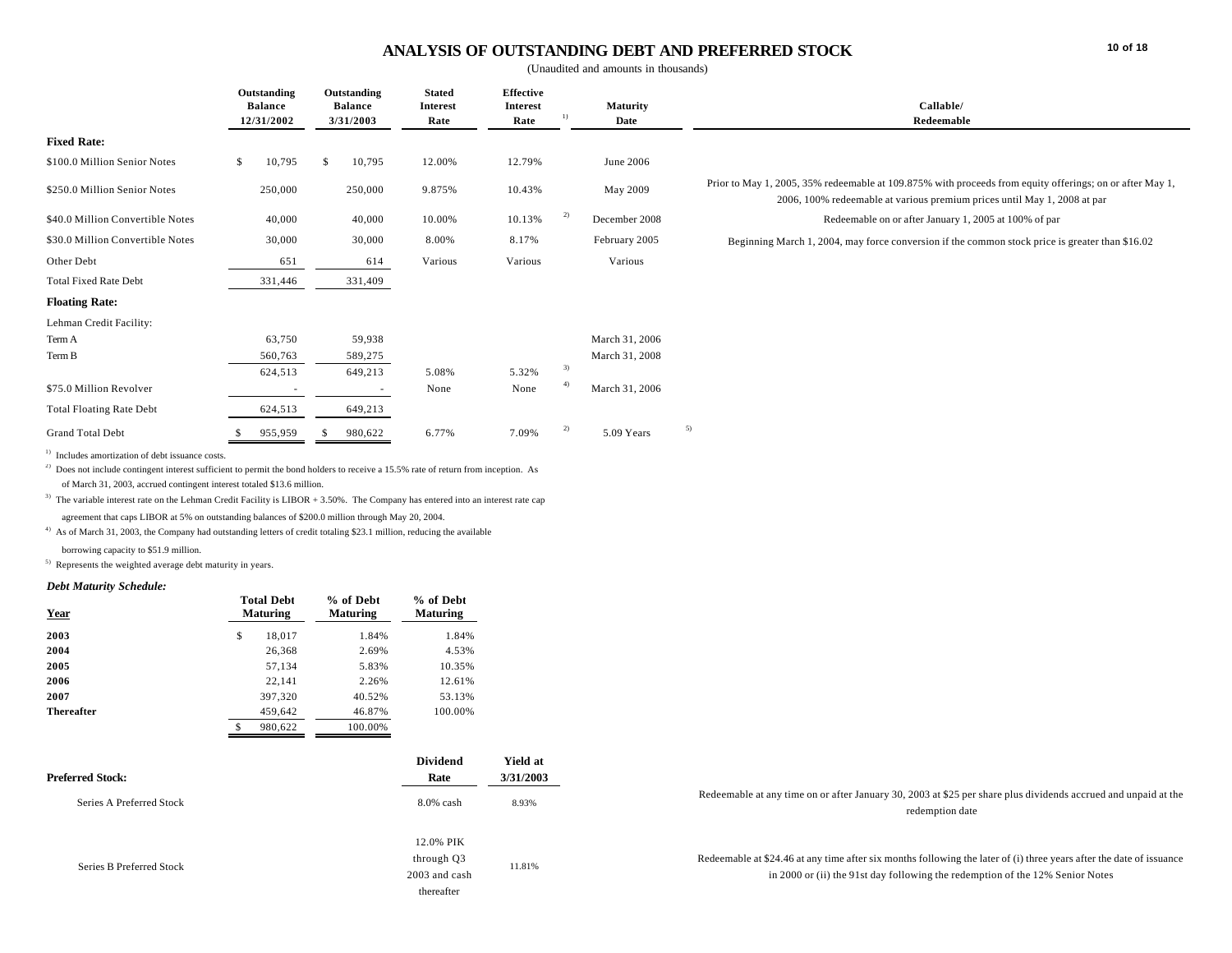# **SELECTED OPERATING RATIOS**

|                                                                                                | For the Three Months Ended March 31, |         |              |         | For the Year Ended<br>December 31, |          |
|------------------------------------------------------------------------------------------------|--------------------------------------|---------|--------------|---------|------------------------------------|----------|
|                                                                                                |                                      | 2003    |              | 2002    |                                    | 2002     |
| <b>COVERAGE RATIOS:</b>                                                                        |                                      |         |              |         |                                    |          |
| Interest coverage ratio (EBITDA/Interest incurred) (x)                                         |                                      | 3.2     |              | 1.9     |                                    | 2.3      |
| Debt service coverage ratio (EBITDA/(Interest incurred $+$ Scheduled principal pmts)) (x)      |                                      | 2.4     |              | 1.7     |                                    | 1.9      |
| Fixed charge coverage ratio (EBITDA/(Interest incurred + Scheduled prin pmts + Pfd dist.)) (x) |                                      | 2.0     |              | 1.5     |                                    | 1.5      |
| Senior debt coverage ratio (Senior debt/Annualized EBITDA) (x)                                 |                                      | 4.1     |              | 4.9     |                                    | 4.9      |
| Total debt coverage ratio (Total debt/Annualized EBITDA) (x)                                   |                                      | 4.5     |              | 5.3     |                                    | 5.3      |
| Accounts receivable turnover (Annualized revenues/Accounts receivable) (x)                     |                                      | 7.3     |              | 6.7     |                                    | 6.9      |
| <b>DEBT/EQUITY RATIOS:</b>                                                                     |                                      |         |              |         |                                    |          |
| Total debt/Total market capitalization                                                         |                                      | 58.2%   |              | 65.0%   |                                    | 58.3%    |
| Total debt/Equity market capitalization                                                        |                                      | 139.5%  |              | 185.5%  |                                    | 140.0%   |
| Total debt/Book equity capitalization                                                          |                                      | 129.3%  |              | 136.1%  |                                    | 130.2%   |
| Total debt/Gross book value of real estate assets                                              |                                      | 54.2%   |              | 54.8%   |                                    | 54.4%    |
| <b>RETURN ON INVESTMENT RATIOS:</b>                                                            |                                      |         |              |         |                                    |          |
| Annualized return on operating real estate investments                                         |                                      |         |              |         |                                    |          |
| (Annualized EBITDA/Average operating real estate investments (undepreciated book value)*)      |                                      | 12.4%   |              | 10.4%   |                                    | 10.4%    |
| Annualized return on total assets                                                              |                                      |         |              |         |                                    |          |
| (Annualized EBITDA/Average total assets (undepreciated book value)*)                           |                                      | 10.5%   |              | 8.7%    |                                    | 8.7%     |
| <b>OVERHEAD RATIOS:</b>                                                                        |                                      |         |              |         |                                    |          |
| Annualized general & administrative expenses/Average total assets (undepreciated book value)*  |                                      | 1.8%    |              | 1.4%    |                                    | 1.8%     |
| General & administrative expenses/Total revenues                                               |                                      | 3.8%    |              | 3.2%    |                                    | 3.9%     |
| <b>INTEREST EXPENSE, NET</b>                                                                   |                                      |         |              |         |                                    |          |
| Interest income from continuing operations                                                     | \$                                   | (1,010) | \$           | (1,125) | \$                                 | (4, 431) |
| Interest incurred                                                                              |                                      | 17,345  |              | 23,825  |                                    | 80,093   |
| Amortization of debt costs and other non-cash interest                                         |                                      | 1,387   |              | 6,186   |                                    | 11,816   |
| Capitalized interest                                                                           |                                      |         |              |         |                                    |          |
| Interest expense, net                                                                          | $\mathbf S$                          | 17,722  | $\mathbb{S}$ | 28,886  | \$                                 | 87,478   |
| <b>EBITDA CALCULATION:</b>                                                                     |                                      |         |              |         |                                    |          |
| Operating income                                                                               | \$                                   | 42,347  | \$           | 29,746  | \$                                 | 128,200  |
| Depreciation and amortization                                                                  |                                      | 12,913  |              | 12,146  |                                    | 51,292   |
| Equity in earnings (loss) of joint venture                                                     |                                      | (90)    |              | 117     |                                    | (153)    |
| Change in fair value of derivative instruments                                                 |                                      |         |              | 3,411   |                                    | 2,206    |
| Gain (loss) on disposal of assets                                                              |                                      | 16      |              | 3       |                                    | (110)    |
| Unrealized foreign currency transaction gain (loss)                                            |                                      | (127)   |              | (95)    |                                    | 622      |
| <b>EBITDA</b>                                                                                  | <sup>\$</sup>                        | 55,059  | \$           | 45,328  | \$                                 | 182,057  |
|                                                                                                |                                      |         |              |         |                                    |          |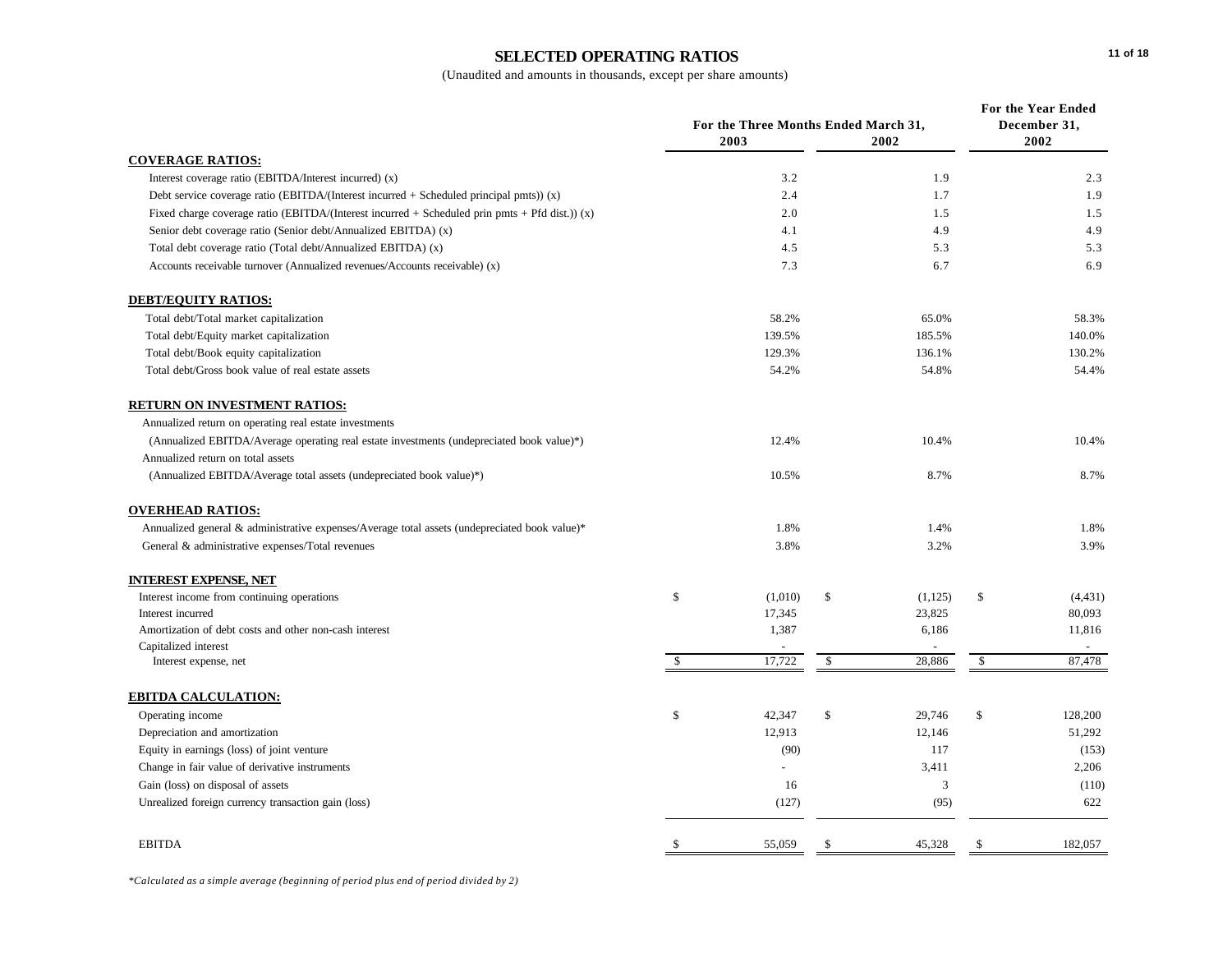# **FACILITY PORTFOLIO 12 of 18**

| <b>Facility Name</b>                                             | <b>Year Constructed</b><br>(A) | <b>Primary Customer</b>      | Design<br>Capacity $(B)$ | <b>Security</b><br>Level | <b>Facility Type</b><br>(C) | Term     | Remaining<br><b>Renewal Options</b><br>(D) | Compensated<br>Occupancy % for<br>the Quarter ended<br>3/31/03 |
|------------------------------------------------------------------|--------------------------------|------------------------------|--------------------------|--------------------------|-----------------------------|----------|--------------------------------------------|----------------------------------------------------------------|
| <b>Owned and Managed Facilities:</b>                             |                                |                              |                          |                          |                             |          |                                            |                                                                |
| Central Arizona Detention Center<br>Florence, Arizona            | 1994, 1998                     | <b>USMS</b>                  | 2,304                    | Multi                    | Detention                   | $May-03$ |                                            | 138.27%                                                        |
| <b>Eloy Detention Center</b><br>Eloy, Arizona                    | 1995, 1996                     | BOP, BICE (formerly the INS) | 1,500                    | Medium                   | Detention                   | Feb-04   | $(5)$ 1 year                               | 93.14%                                                         |
| Florence Correctional Center<br>Florence, Arizona                | 1999                           | State of Alaska              | 1,600                    | Medium                   | Correctional                | $Jun-03$ |                                            | 86.46%                                                         |
| California Correctional Center<br>California City, California    | 1999                           | <b>BOP</b>                   | 2,304                    | Medium                   | Correctional                | Sep-03   | $(7)$ 1 year                               | 112.71%                                                        |
| San Diego Correctional Facility (E)<br>San Diego, California     | 1999, 2000                     | BICE (formerly the INS)      | 1,232                    | Minimum/<br>Medium       | Detention                   | Dec-03   | $(1)$ 1 year                               | 88.98%                                                         |
| <b>Bent County Correctional Facility</b><br>Las Animas, Colorado | 1992, 1997                     | State of Colorado            | 700                      | Medium                   | Correctional                | $Jun-03$ | $(1)$ 1 year                               | 85.98%                                                         |
| Crowley County Correctional Facility<br>Olney Springs, Colorado  | 1998                           | State of Colorado            | 1,200                    | Medium                   | Correctional                | $Jun-03$ | $(1)$ 1 year                               | 75.84%                                                         |
| Huerfano County Correctional Center (F)<br>Walsenburg, Colorado  | 1997                           | State of Colorado            | 752                      | Medium                   | Correctional                | $Jun-03$ | $(1)$ 1 year                               | 85.38%                                                         |
| Kit Carson Correctional Center<br>Burlington, Colorado           | 1998                           | State of Colorado            | 768                      | Medium                   | Correctional                | $Jun-03$ | $(1)$ 1 year                               | 76.71%                                                         |
| Coffee Correctional Facility (G)<br>Nicholls, Georgia            | 1998, 1999                     | State of Georgia             | 1,524                    | Medium                   | Correctional                | $Jun-03$ | $(16)$ 1 year                              | 97.88%                                                         |
| McRae Correctional Facility<br>McRae, Georgia                    | 2000, 2002                     | <b>BOP</b>                   | 1,524                    | Medium                   | Correctional                | $Dec-05$ | $(7)$ 1 year                               | 95.00%                                                         |
| Wheeler Correctional Facility (G)<br>Alamo, Georgia              | 1998, 1999                     | State of Georgia             | 1,524                    | Medium                   | Correctional                | $Jun-03$ | $(16)$ 1 year                              | 97.96%                                                         |
| Leavenworth Detention Center<br>Leavenworth, Kansas              | 1992, 2000                     | <b>USMS</b>                  | 483                      | Maximum                  | Detention                   | $Dec-03$ |                                            | 125.37%                                                        |
| Lee Adjustment Center<br>Beattyville, Kentucky                   | 1990                           | Commonwealth of Kentucky     | 748                      | Minimum/<br>Medium       | Correctional                | May-03   | $(3)$ 2 year                               | 68.00%                                                         |
| Marion Adjustment Center<br>St. Mary, Kentucky                   | 1955, 1988                     | Commonwealth of Kentucky     | 790                      | Minimum                  | Correctional                | $Dec-03$ |                                            | 71.25%                                                         |
| Otter Creek Correctional Center<br>Wheelwright, Kentucky         | 1993                           | State of Indiana             | 656                      | Minimum/<br>Medium       | Correctional                | $Jan-03$ |                                            | 99.35%                                                         |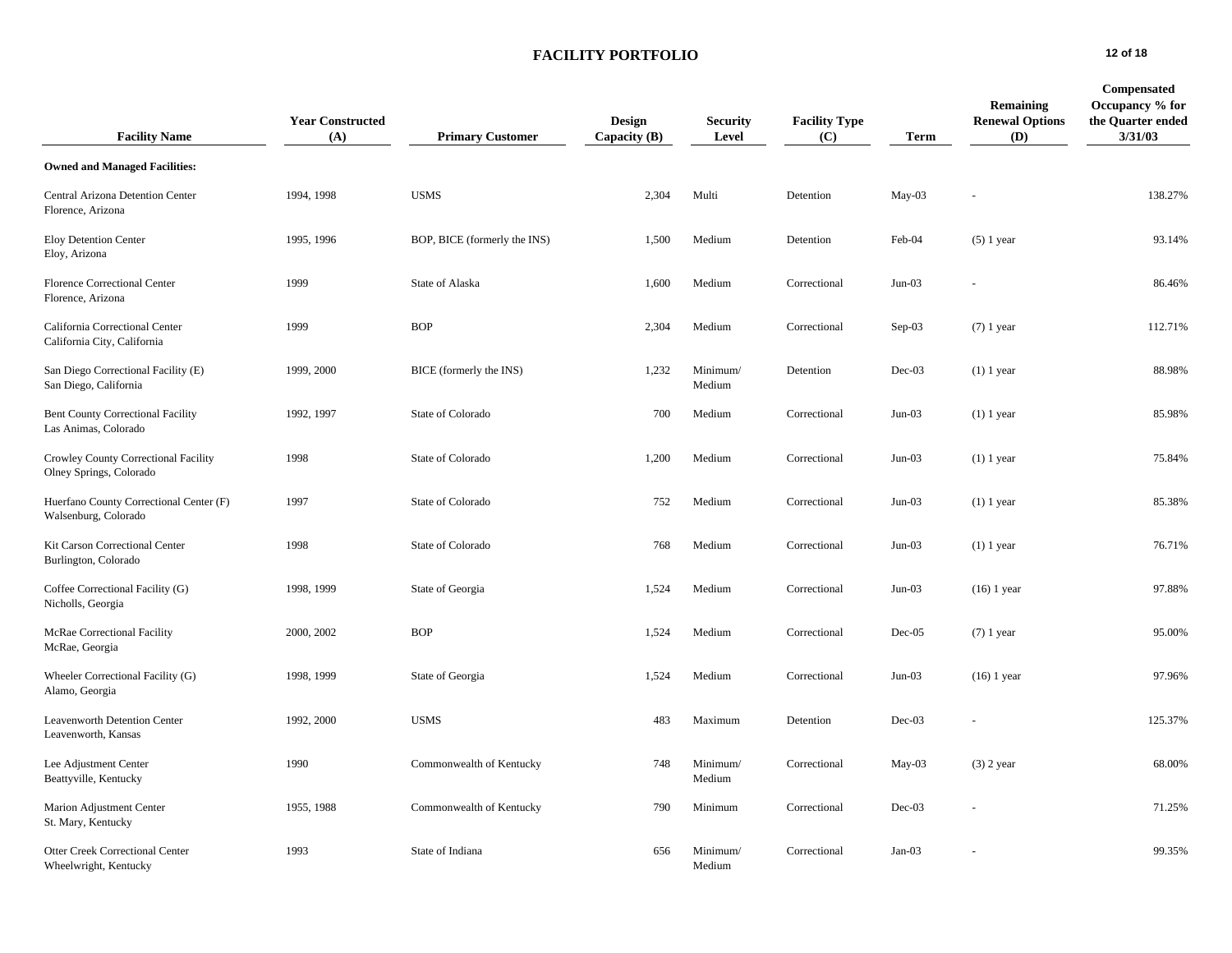# **FACILITY PORTFOLIO 13 of 18**

| <b>Facility Name</b>                                                    | <b>Year Constructed</b><br>(A) | <b>Primary Customer</b>    | Design<br>Capacity $(B)$ | <b>Security</b><br>Level | <b>Facility Type</b><br>(C) | <b>Term</b> | Remaining<br><b>Renewal Options</b><br>(D) | Compensated<br>Occupancy % for<br>the Quarter ended<br>3/31/03 |
|-------------------------------------------------------------------------|--------------------------------|----------------------------|--------------------------|--------------------------|-----------------------------|-------------|--------------------------------------------|----------------------------------------------------------------|
| Prairie Correctional Facility<br>Appleton, Minnesota                    | 1991                           | State of Wisconsin         | 1,338                    | Medium                   | Correctional                | $Dec-05$    | $(2)$ 1 year                               | 103.32%                                                        |
| Tallahatchie County Correctional Facility (H)<br>Tutweiler, Mississippi | 2000                           | Tallahatchie County, MS    | 1,104                    | Medium                   | Correctional                | May-03      | 3 year indefinite                          | 4.12%                                                          |
| Crossroads Correctional Center (I)<br>Shelby, Montana                   | 1999                           | State of Montana           | 512                      | Multi                    | Correctional                | Aug-03      | $(8)$ 2 year                               | 63.01%                                                         |
| Cibola County Corrections Center<br>Milan, New Mexico                   | 1994, 1999                     | <b>BOP</b>                 | 1,072                    | Medium                   | Correctional                | $Sep-03$    | $(7)$ 1 year                               | 103.86%                                                        |
| New Mexico Women's Correctional Facility<br>Grants, New Mexico          | 1989, 2000                     | <b>State of New Mexico</b> | 596                      | Multi                    | Correctional                | $Jun-03$    | $(2)$ 1 year                               | 88.76%                                                         |
| <b>Torrance County Detention Facility</b><br>Estancia, New Mexico       | 1990, 1997                     | <b>USMS</b>                | 910                      | Multi                    | Detention                   | Indefinite  |                                            | 88.58%                                                         |
| Northeast Ohio Correctional Center (J)<br>Youngstown, Ohio              | 1997                           |                            | 2,016                    | Medium                   | Correctional                |             |                                            | 0.00%                                                          |
| Cimarron Correctional Facility (K)<br>Cushing, Oklahoma                 | 1997                           | State of Oklahoma          | 960                      | Medium                   | Correctional                | $Jun-03$    |                                            | 91.77%                                                         |
| Davis Correctional Facility (K)<br>Holdenville, Oklahoma                | 1996                           | State of Oklahoma          | 960                      | Medium                   | Correctional                | $Jun-03$    |                                            | 92.15%                                                         |
| Diamondback Correctional Facility<br>Watonga, Oklahoma                  | 1998, 2000                     | State of Oklahoma          | 2,160                    | Medium                   | Correctional                | $Jun-03$    |                                            | 63.14%                                                         |
| North Fork Correctional Facility<br>Sayre, Oklahoma                     | 1998                           | State of Wisconsin         | 1,440                    | Medium                   | Correctional                | $Dec-05$    | $(2)$ 1 year                               | 98.89%                                                         |
| West Tennessee Detention Facility<br>Mason, Tennessee                   | 1990, 1996                     | <b>USMS</b>                | 600                      | Multi                    | Detention                   | Feb-04      | $(3)$ 1 year                               | 62.68%                                                         |
| Shelby Training Center (L)<br>Memphis, Tennessee                        | 1986, 1995                     | Shelby County, TN          | 200                      | Secure                   | Juvenile                    | Apr-15      |                                            | 98.22%                                                         |
| Whiteville Correctional Facility (M)<br>Whiteville, Tennessee           | 1998                           | State of Tennessee         | 1,536                    | Medium                   | Correctional                | $Sep-05$    | $(2)$ 1 year                               | 75.96%                                                         |
| Bridgeport Pre-Parole Transfer Facility<br>Bridgeport, Texas            | 1989                           | State of Texas             | 200                      | Medium                   | Correctional                | Aug-03      |                                            | 98.20%                                                         |
| <b>Eden Detention Center</b><br>Eden, Texas                             | 1990                           | <b>BOP</b>                 | 1,225                    | Medium                   | Correctional                | Apr-04      |                                            | 103.78%                                                        |
| <b>Houston Processing Center</b><br>Houston, Texas                      | 1984                           | BICE (formerly the INS)    | 411                      | Medium                   | Detention                   | $Sep-03$    |                                            | 121.85%                                                        |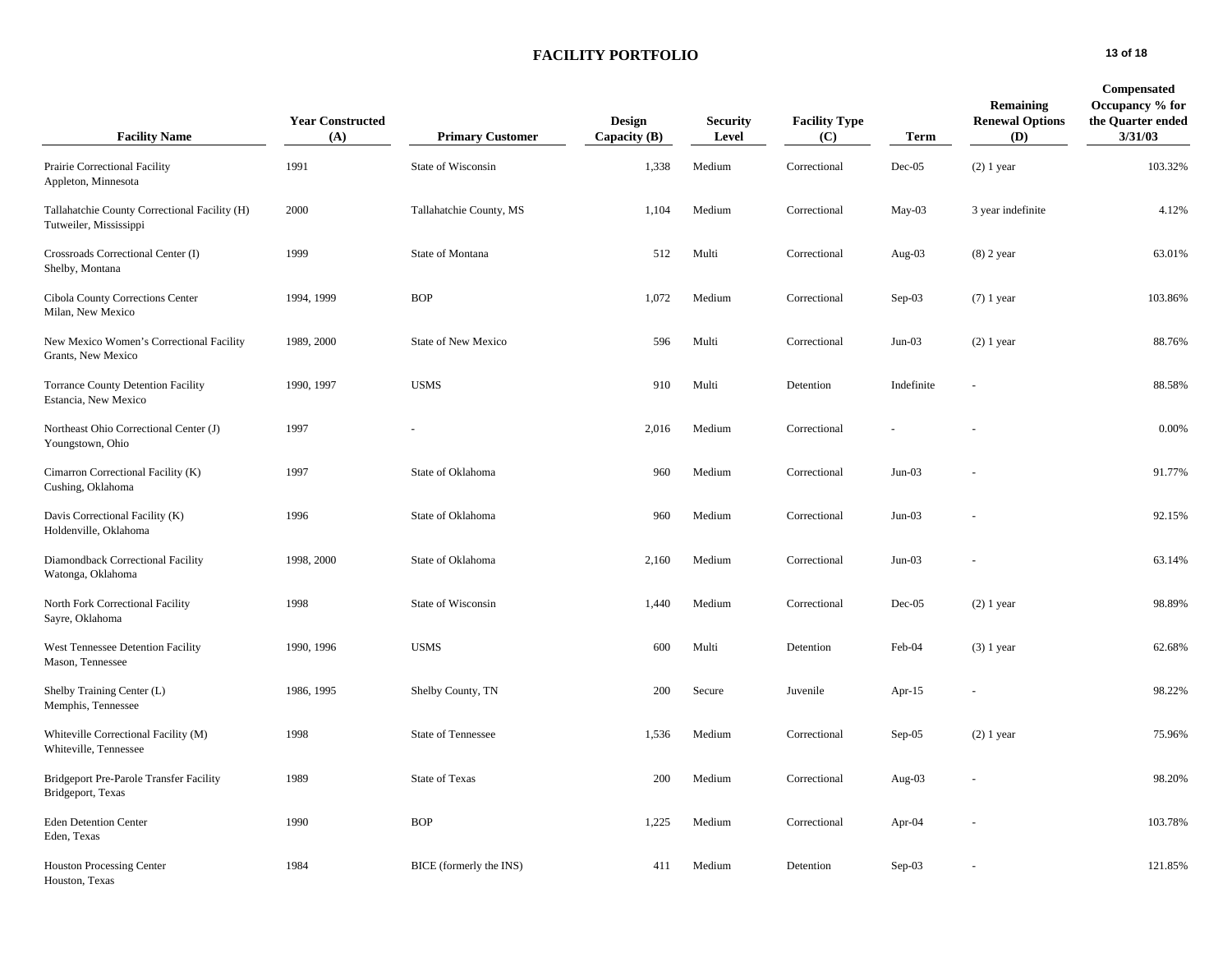## **FACILITY PORTFOLIO 14 of 18**

| <b>Facility Name</b>                                                                     | <b>Year Constructed</b><br>(A) | <b>Primary Customer</b> | <b>Design</b><br>Capacity $(B)$ | <b>Security</b><br>Level | <b>Facility Type</b><br>(C) | <b>Term</b> | <b>Remaining</b><br><b>Renewal Options</b><br>(D) | Compensated<br>Occupancy % for<br>the Quarter ended<br>3/31/03 |
|------------------------------------------------------------------------------------------|--------------------------------|-------------------------|---------------------------------|--------------------------|-----------------------------|-------------|---------------------------------------------------|----------------------------------------------------------------|
| <b>Laredo Processing Center</b><br>Laredo, Texas                                         | 1985, 1990                     | BICE (formerly the INS) | 258                             | Minimum/<br>Medium       | Detention                   | Mar-04      | $(2)$ 3 month                                     | 155.64%                                                        |
| Webb County Detention Center<br>Laredo, Texas                                            | 1998                           | <b>USMS</b>             | 480                             | Medium                   | Detention                   | Aug-03      |                                                   | 122.20%                                                        |
| Mineral Wells Pre-Parole Transfer Facility<br>Mineral Wells, Texas                       | 1995                           | <b>State of Texas</b>   | 2,103                           | Minimum                  | Correctional                | Aug-03      |                                                   | 98.75%                                                         |
| T. Don Hutto Correctional Center<br>Taylor, Texas                                        | 1997                           | <b>State of Texas</b>   | 480                             | Medium                   | Correctional                | May-03      | $(1)$ 2 year                                      | 46.38%                                                         |
| D.C. Correctional Treatment Facility (N)<br>Washington D.C.                              | 1992                           | District of Columbia    | 866                             | Medium                   | Detention                   | $Mar-17$    |                                                   | 90.55%                                                         |
| Total design capacity for Owned and Managed Facilities (38 Owned and Managed Facilities) |                                |                         | 41,036                          |                          |                             |             |                                                   |                                                                |
| <b>Managed Only Facilities:</b>                                                          |                                |                         |                                 |                          |                             |             |                                                   |                                                                |
| <b>Bay Correctional Facility</b><br>Panama City, Florida                                 | N/A                            | State of Florida        | 750                             | Medium                   | Correctional                | $Jun-03$    | $(1)$ 2 year                                      | 99.28%                                                         |
| Bay County Jail and Annex<br>Panama City, Florida                                        | N/A                            | Bay County, FL          | 677                             | Multi                    | Detention                   | Sep-06      |                                                   | 146.60%                                                        |
| Citrus County Detention Facility<br>Lecanto, Florida                                     | N/A                            | Citrus County, FL       | 400                             | Multi                    | Detention                   | Sep-05      | $(1)$ 5 year                                      | 99.41%                                                         |
| Gadsden Correctional Institution<br>Quincy, Florida                                      | N/A                            | State of Florida        | 896                             | Minimum/<br>Medium       | Correctional                | $Jun-03$    |                                                   | 99.43%                                                         |
| Hernando County Jail<br>Brooksville, Florida                                             | N/A                            | Hernando County, FL     | 302                             | Multi                    | Detention                   | $Oct-10$    |                                                   | 119.68%                                                        |
| Lake City Correctional Facility<br>Lake City, Florida                                    | N/A                            | State of Florida        | 350                             | Secure                   | Correctional                | $Jun-03$    | $(1)$ 2 year                                      | 99.24%                                                         |
| Idaho Correctional Center<br>Boise, Idaho                                                | N/A                            | State of Idaho          | 1,270                           | Minimum/<br>Medium       | Correctional                | $Jun-05$    |                                                   | 100.12%                                                        |
| Marion County Jail<br>Indianapolis, Indiana                                              | N/A                            | Marion County, IN       | 670                             | Multi                    | Detention                   | $Nov-04$    |                                                   | 130.57%                                                        |
| Winn Correctional Center<br>Winnfield, Louisiana                                         | N/A                            | State of Louisiana      | 1,538                           | Medium/<br>Maximum       | Correctional                | $Jun-03$    | $(1)$ 2 year                                      | 95.08%                                                         |
| Wilkinson County Correctional Facility<br>Woodville, Mississippi                         | N/A                            | State of Mississippi    | 1,000                           | Medium                   | Correctional                | Jan-04      | $(1)$ 2 year                                      | 98.44%                                                         |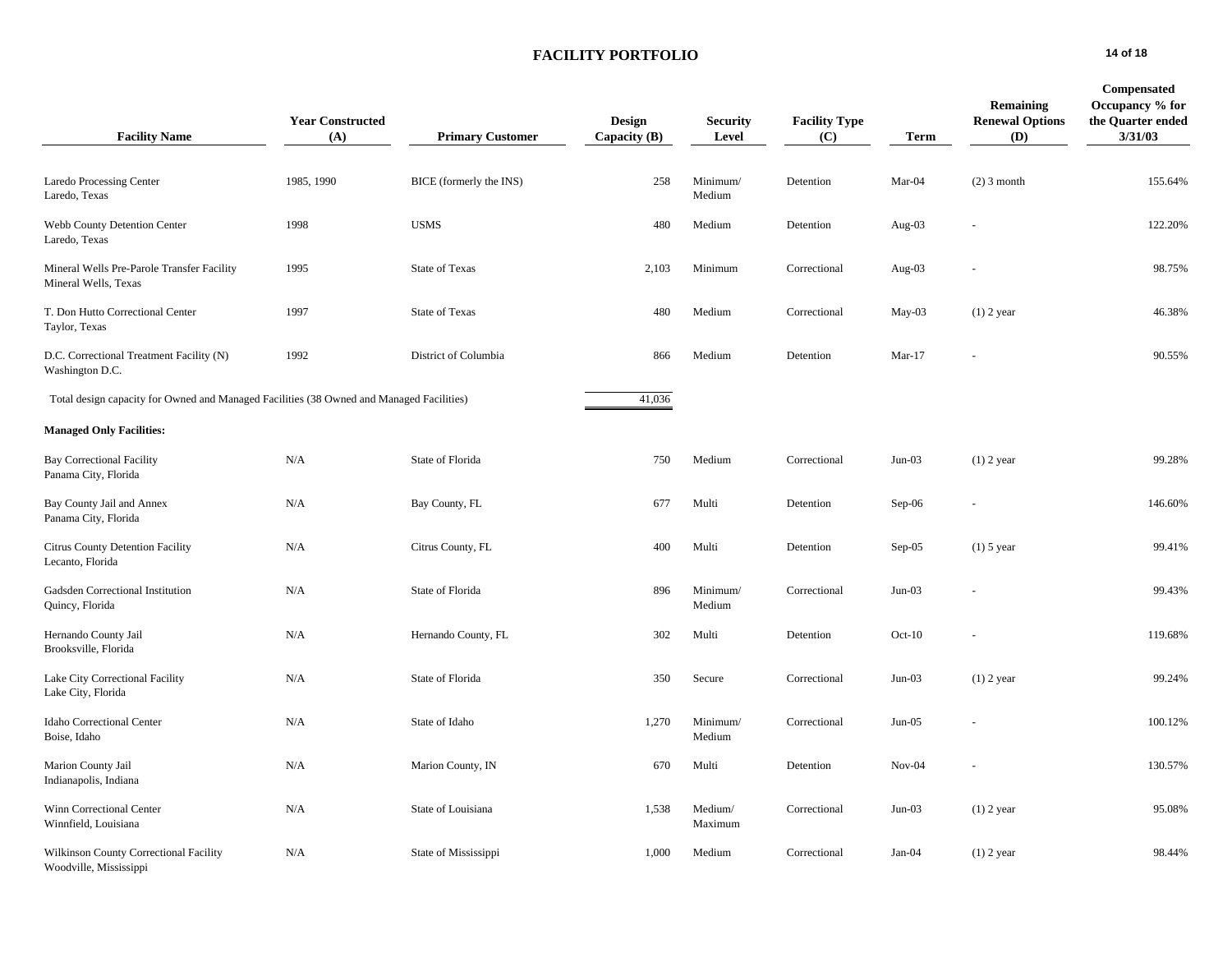# **FACILITY PORTFOLIO 15 of 18**

| <b>Facility Name</b>                                                           | <b>Year Constructed</b><br>(A) | <b>Primary Customer</b>             | Design<br>Capacity $(B)$ | <b>Security</b><br>Level | <b>Facility Type</b><br>(C) | <b>Term</b> | Remaining<br><b>Renewal Options</b><br>(D) | Compensated<br>Occupancy % for<br>the Quarter ended<br>3/31/03 |
|--------------------------------------------------------------------------------|--------------------------------|-------------------------------------|--------------------------|--------------------------|-----------------------------|-------------|--------------------------------------------|----------------------------------------------------------------|
| Southern Nevada Women's Correctional<br>Center<br>Las Vegas, Nevada            | N/A                            | State of Nevada                     | 500                      | Multi                    | Correctional                | Oct-04      | 3 year indefinite                          | 86.94%                                                         |
| Elizabeth Detention Center<br>Elizabeth, New Jersey                            | N/A                            | BICE (formerly the INS)             | 300                      | Minimum                  | Detention                   | Jan-04      | $(1)$ 1 year                               | 90.76%                                                         |
| David L. Moss Criminal Justice Center<br>Tulsa, Oklahoma                       | N/A                            | Tulsa County, OK                    | 1,440                    | Multi                    | Detention                   | $Jun-05$    | $(2)$ 1 year                               | 85.64%                                                         |
| Silverdale Facilities<br>Chattanooga, Tennessee                                | N/A                            | Hamilton County, TN                 | 576                      | Multi                    | Detention                   | Sep-04      | $(3)$ 4 year                               | 106.49%                                                        |
| South Central Correctional Center<br>Clifton, Tennessee                        | N/A                            | <b>State of Tennessee</b>           | 1,506                    | Medium                   | Correctional                | $Jun-05$    | $(1)$ 2 year                               | 108.01%                                                        |
| <b>Tall Trees</b><br>Memphis, Tennessee                                        | N/A                            | State of Tennessee                  | 63                       | Non-secure               | Juvenile                    | $Jun-03$    |                                            | 84.27%                                                         |
| Metro-Davidson County Detention Facility<br>Nashville, Tennessee               | N/A                            | Davidson County, TN                 | 1,092                    | Multi                    | Detention                   | $Jun-03$    |                                            | 110.41%                                                        |
| Hardeman County Correctional Facility<br>Whiteville, Tennessee                 | N/A                            | State of Tennessee                  | 2,016                    | Medium                   | Correctional                | Jul-05      | $(1)$ 2 year                               | 97.42%                                                         |
| <b>Bartlett State Jail</b><br>Bartlett, Texas                                  | N/A                            | State of Texas                      | 962                      | Minimum/<br>Medium       | Correctional                | Aug-03      |                                            | 102.38%                                                        |
| Liberty County Jail/Juvenile Center<br>Liberty, Texas                          | N/A                            | <b>USMS</b>                         | 380                      | Multi                    | Detention                   | $Jan-05$    | $(2)$ 1 year                               | 86.80%                                                         |
| Sanders Estes Unit<br>Venus, Texas                                             | N/A                            | <b>State of Texas</b>               | 1,000                    | Minimum/<br>Medium       | Correctional                | Aug- $03$   |                                            | 99.68%                                                         |
| Total design capacity for Managed Only Facilities (21 Managed Only Facilities) |                                |                                     | 17,688                   |                          |                             |             |                                            |                                                                |
| <b>Total design capacity for All Facilities</b>                                |                                |                                     | 58,724                   |                          |                             |             |                                            |                                                                |
| <b>Leased Facilities:</b>                                                      |                                |                                     |                          |                          |                             |             |                                            |                                                                |
| Leo Chesney Correctional Center<br>Live Oak, California                        | 1989                           | <b>Cornell Corrections</b>          | 240                      | Minimum                  | Owned/Leased                | $Jun-03$    |                                            | N/A                                                            |
| Queensgate Correctional Facility<br>Cincinnati, Ohio                           | 1906                           | Hamilton County, OH                 | 850                      | Medium                   | Owned/Leased                | Feb-04      | $(3)$ 1 year                               | N/A                                                            |
| Community Education Partners (O)<br>Houston, Texas                             | N/A                            | <b>Community Education Partners</b> |                          | Non-secure               | Owned/Leased                | $Jun-08$    | $(3)$ 5 year                               | N/A                                                            |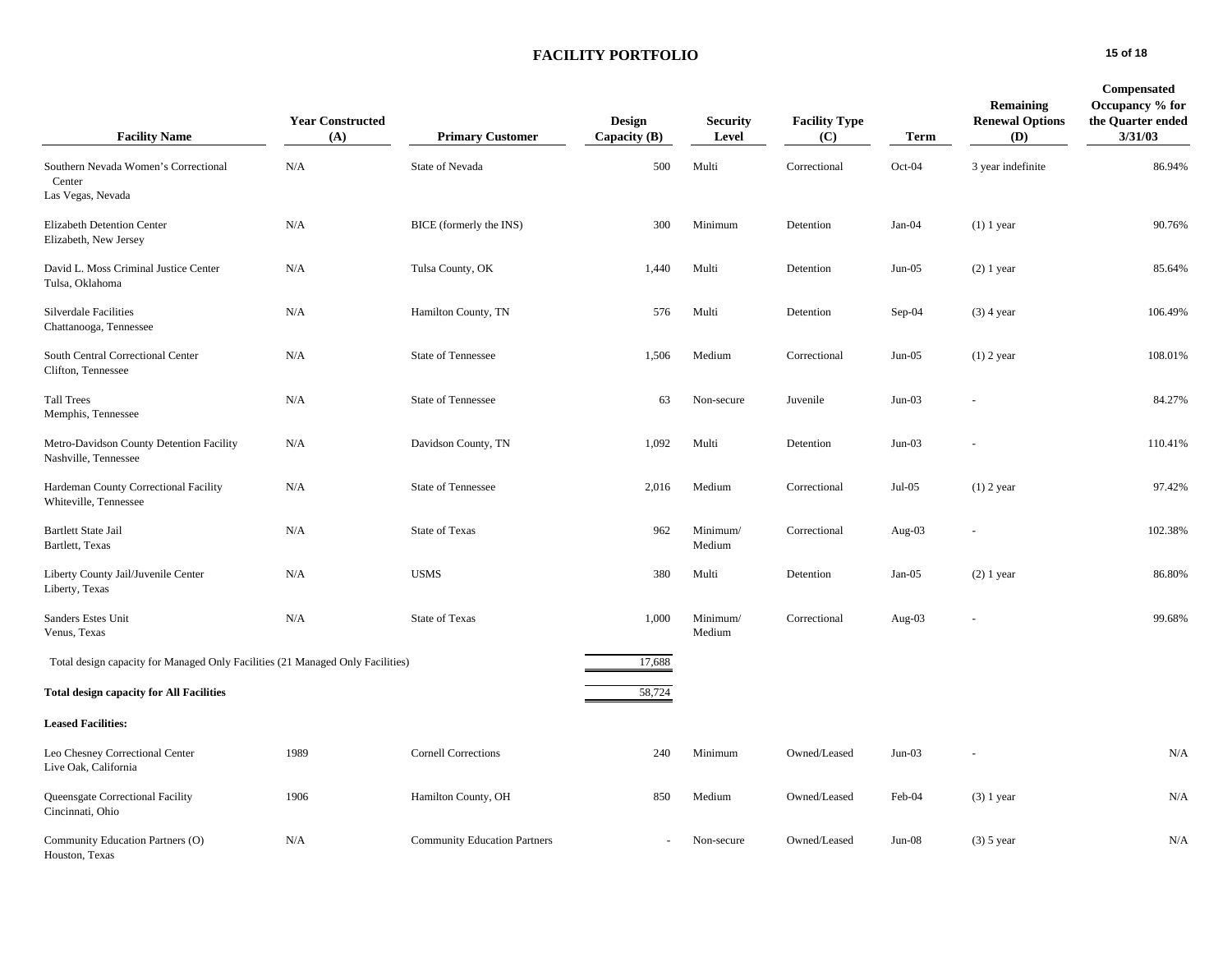#### **FACILITY PORTFOLIO 16 of 18**

|                      |                         |                         |              |                 |                      |      |                        | Compensated       |
|----------------------|-------------------------|-------------------------|--------------|-----------------|----------------------|------|------------------------|-------------------|
|                      |                         |                         |              |                 |                      |      | Remaining              | Occupancy % for   |
|                      | <b>Year Constructed</b> |                         | Design       | <b>Security</b> | <b>Facility Type</b> |      | <b>Renewal Options</b> | the Quarter ended |
| <b>Facility Name</b> |                         | <b>Primary Customer</b> | Capacity (B) | Level           | (C                   | Term | (D)                    | 3/31/03           |

(A) The year constructed represents the initial completion of the facility's construction, as well as significant additions to the facility that occurred at a later date.

(B) Design capacity measures the number of beds, and accordingly, the number of inmates each facility is designed to accommodate. Facilities housing detainees on a short term basis may exceed the original intended design capacity for sentenced inmates due to the lower level of services required by detainees in custody for a brief period. We believe design capacity is an appropriate measure for evaluating prison operations, because the revenue generated by each facility is based on a per diem or monthly rate per inmate housed at the facility paid by the corresponding contracting governmental entity. (C) We manage numerous facilities that have more than a single function (i.e., housing both long-term sentenced adult prisoners and pre-trial detainees). The primary functional categories into which facility types are identified was determined by the relative size of prisoner populations in a particular facility on March 31, 2003. If, for example, a 1,000-bed facility housed 900 adult prisoners with sentences in excess of one year and 100 pre-trial detainees, the primary functional category to which it would be assigned would be that of correction facilities and not detention facilities. It should be understood that the primary functional category to which multi-user facilities are assigned may change from time to time.

(D) Remaining renewal options represents the number of renewals options, if applicable, and the remaining term of each option renewal.

(E) The facility is subject to a ground lease with the County of San Diego whereby the initial lease term is 18 years from the commencement of the contract, as defined. The County has the right to buy out all, or designated portions of, the premises at various times prior to the expiration of the term at a price generally equal to the cost of the premises, or the designated portion of the premises, less an allowance for the amortization over a 20-year period. Upon expiration of the lease, ownership of the facility automatically reverts to the County of San Diego.

(F) The facility is subject to a purchase option held by Huerfano County which grants Huerfano County the right to purchase the facility upon an early termination of the contract at a price generally equal to the cost of the facility plus 80% of the percentage increase in the Consumer Price Index, cumulated annually.

(G) The facility is subject to a purchase option held by the Georgia Department of Corrections, or GDOC, which grants the GDOC the right to purchase the facility for the lesser of the facility's depreciated book value or fair market value at any time during the term of the contract between us and the GDOC.

(H) The facility is subject to a purchase option held by the Tallahatchie County Correctional Authority which grants Tallahatchie County Correctional Authority the right to purchase the facility at any time during the contract at a price generally equal to the cost of the premises less an allowance for amortization over a 20-year period. This facility is substantially vacant.

(I) The State of Montana has an option to purchase the facility at fair market value generally at any time during the term of the contract with us.

(J) All inmates were transferred out of this facility during 2001 due to a new law that mandated that the BOP assume jurisdiction of all D.C. offenders under the custody of the BOP by the end of 2001.

(K) The facility is subject to a purchase option held by the Oklahoma Department of Corrections, or ODC, which grants the ODC the right to purchase the facility at its fair market value at any time.

(L) Upon conclusion of the thirty-year lease with Shelby County, Tennessee, the facility will become the property of Shelby County. Prior to such time, if the County terminates the lease without cause, or breaches the lease or the State fails to fund the contract, we may purchase the property for \$150,000. If we terminate the lease without cause, or breach the contract, we will be required to purchase the property for its fair market value as agreed to by the County and us.

(M) The State of Tennessee has the option to purchase the facility in the event of our bankruptcy, or upon an operational breach, as defined, at a price equal to the book value, as defined. (N) The District of Columbia has the right to purchase the facility at any time during the term of the contract at a price generally equal to the present value of the remaining lease payments for the premises. Upon expiration of the lease, ownership of the facility automatically reverts to the District of Columbia.

(O) The alternative educational facility is currently configured to accommodate 900 at-risk juveniles and may be expanded to accommodate a total of 1,400 at-risk juveniles.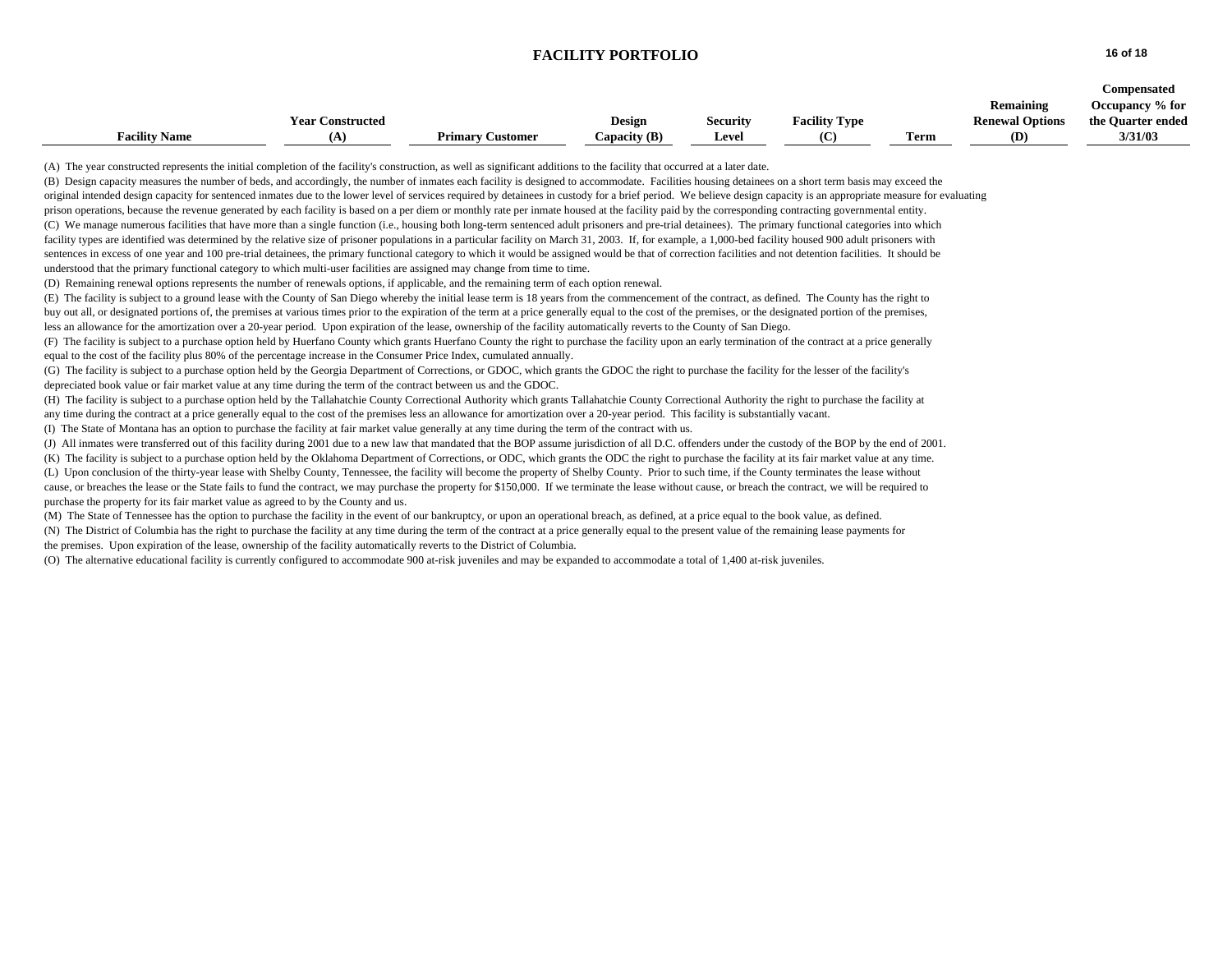# **DIVERSIFICATION OF REVENUE**

(Unaudited and amounts in thousands)

|                                                                   |                             | <b>Management Revenue</b> | <b>Percent of Management Revenue</b> |  |  |
|-------------------------------------------------------------------|-----------------------------|---------------------------|--------------------------------------|--|--|
|                                                                   | <b>For the Three Months</b> |                           | <b>For the Three Months Ended</b>    |  |  |
| <b>Customer</b>                                                   |                             | Ended March 31, 2003      | <b>March 31, 2003</b>                |  |  |
| <b>Bureau of Prisons</b>                                          | \$                          | 41,388                    | 16.54%                               |  |  |
| <b>United States Marshals</b>                                     |                             | 32,133                    | 12.84%                               |  |  |
| Bureau of Immigration and Customs Enforcement, formerly the "INS" |                             | 17,559                    | 7.02%                                |  |  |
| Tennessee                                                         |                             | 14,152                    | 5.65%                                |  |  |
| Wisconsin                                                         |                             | 13,717                    | 5.48%                                |  |  |
| Georgia                                                           |                             | 12,544                    | 5.01%                                |  |  |
| Texas                                                             |                             | 11,420                    | 4.56%                                |  |  |
| Florida                                                           |                             | 11,027                    | 4.41%                                |  |  |
| Oklahoma                                                          |                             | 9,892                     | 3.95%                                |  |  |
| Colorado                                                          |                             | 8,550                     | 3.42%                                |  |  |
|                                                                   |                             | 172,382                   | 68.87%                               |  |  |
| Total Management Revenue, including discontinued operations       |                             | 250,288                   | 100.00%                              |  |  |